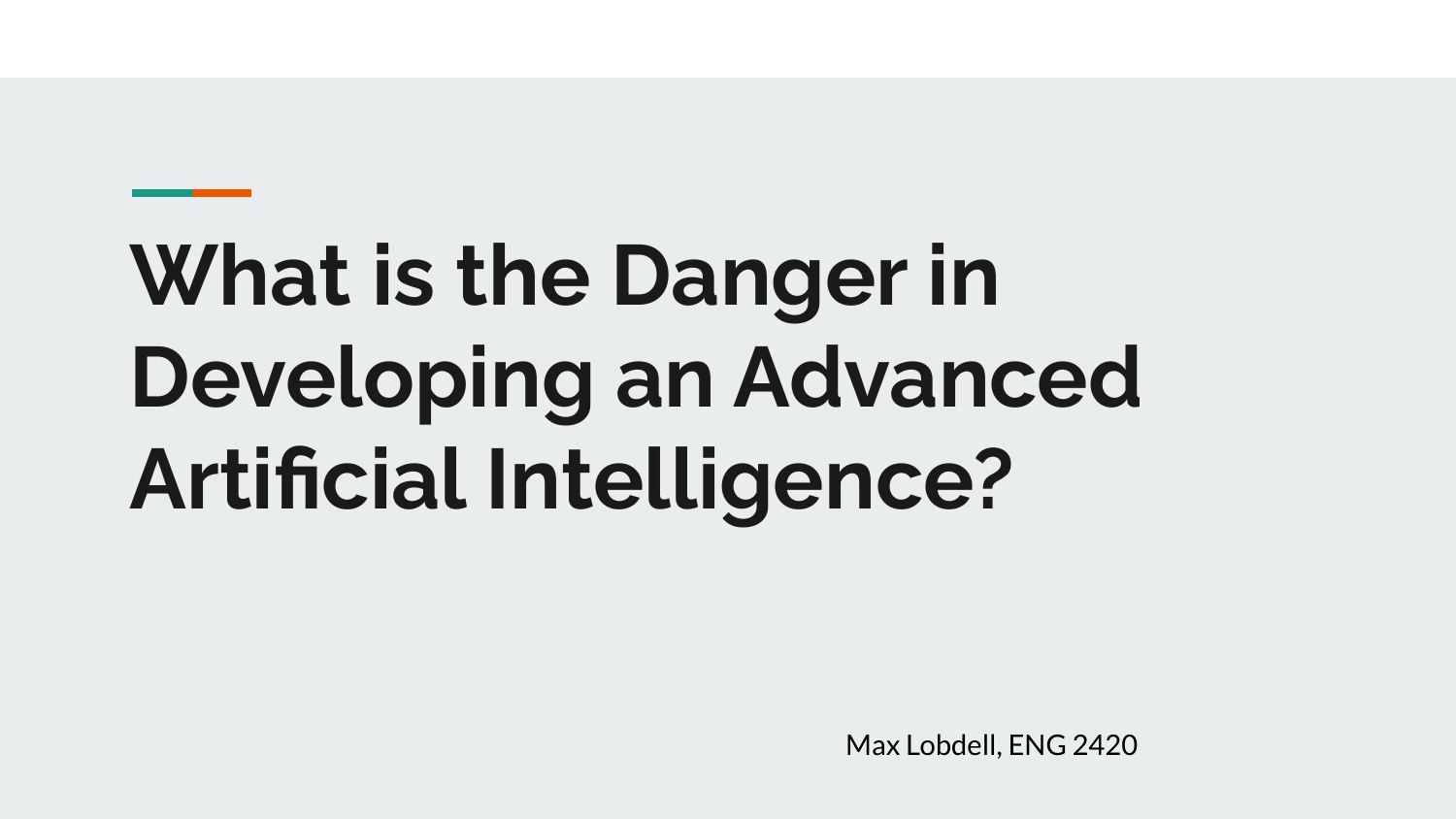#### **What's an advanced AI?**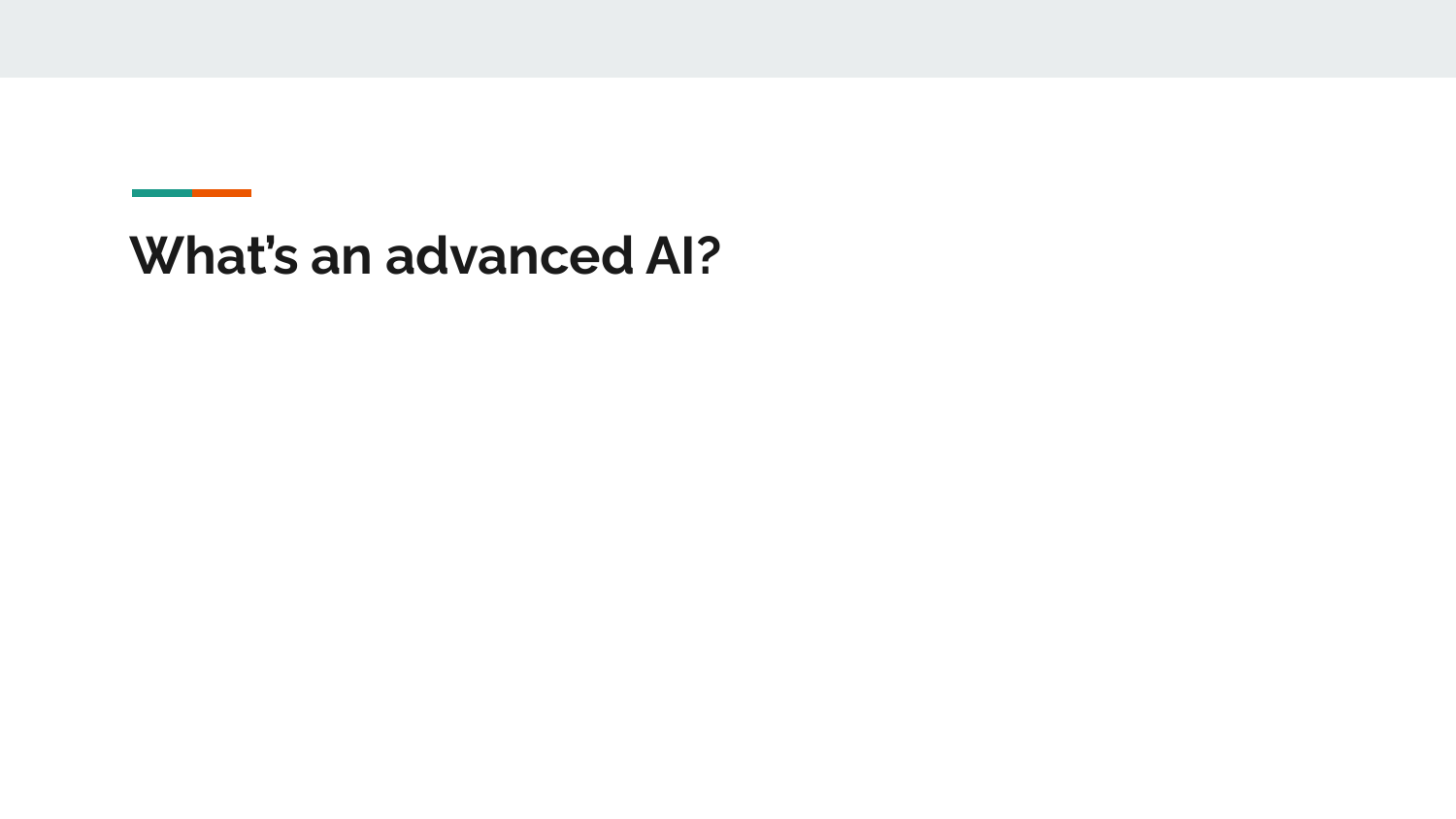## **What's an advanced AI?**

I'll define an advanced AI as any artificial intelligence that can outperform human capabilities across a wide domain.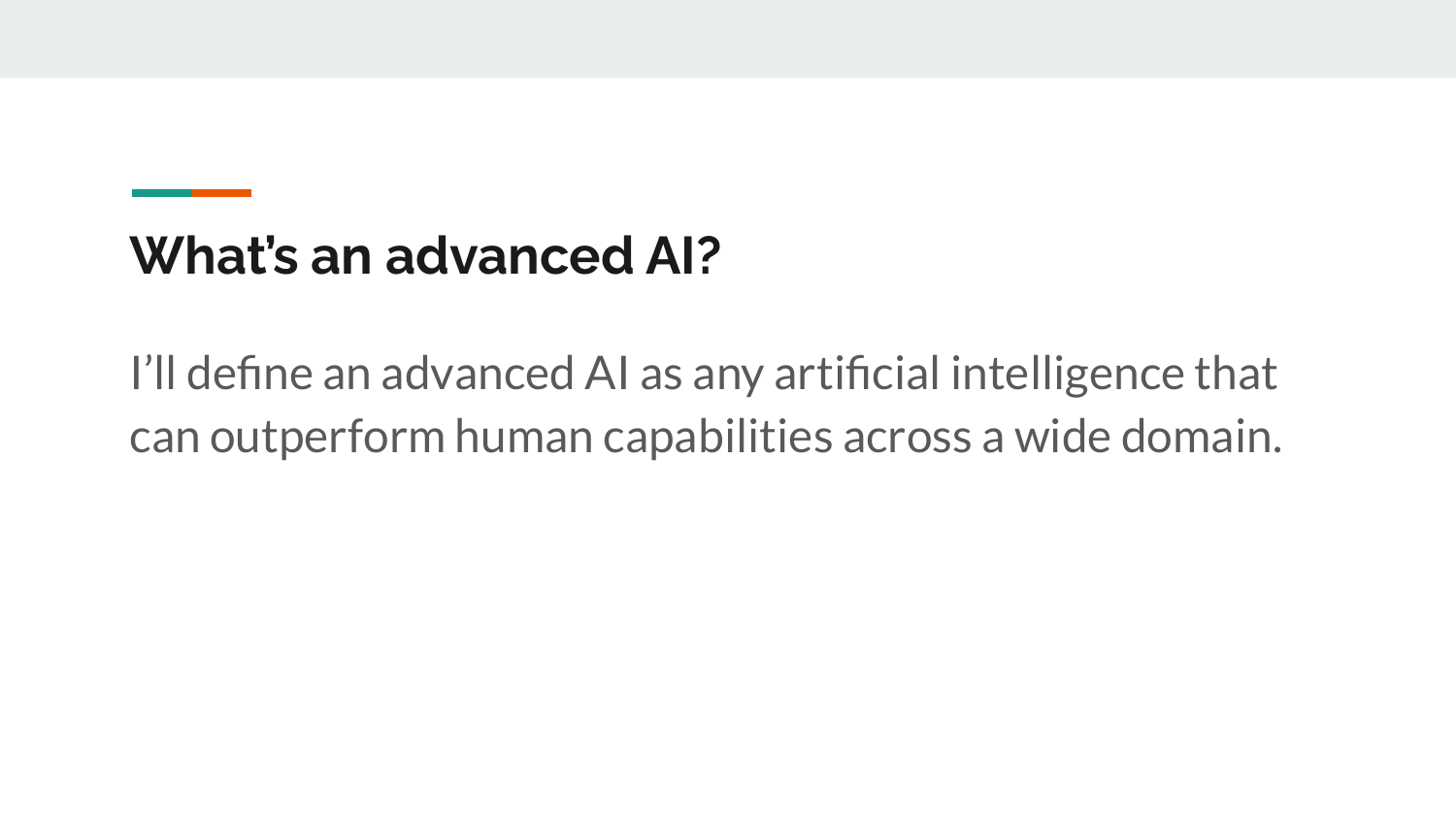### **Wide Domain versus Narrow Domain**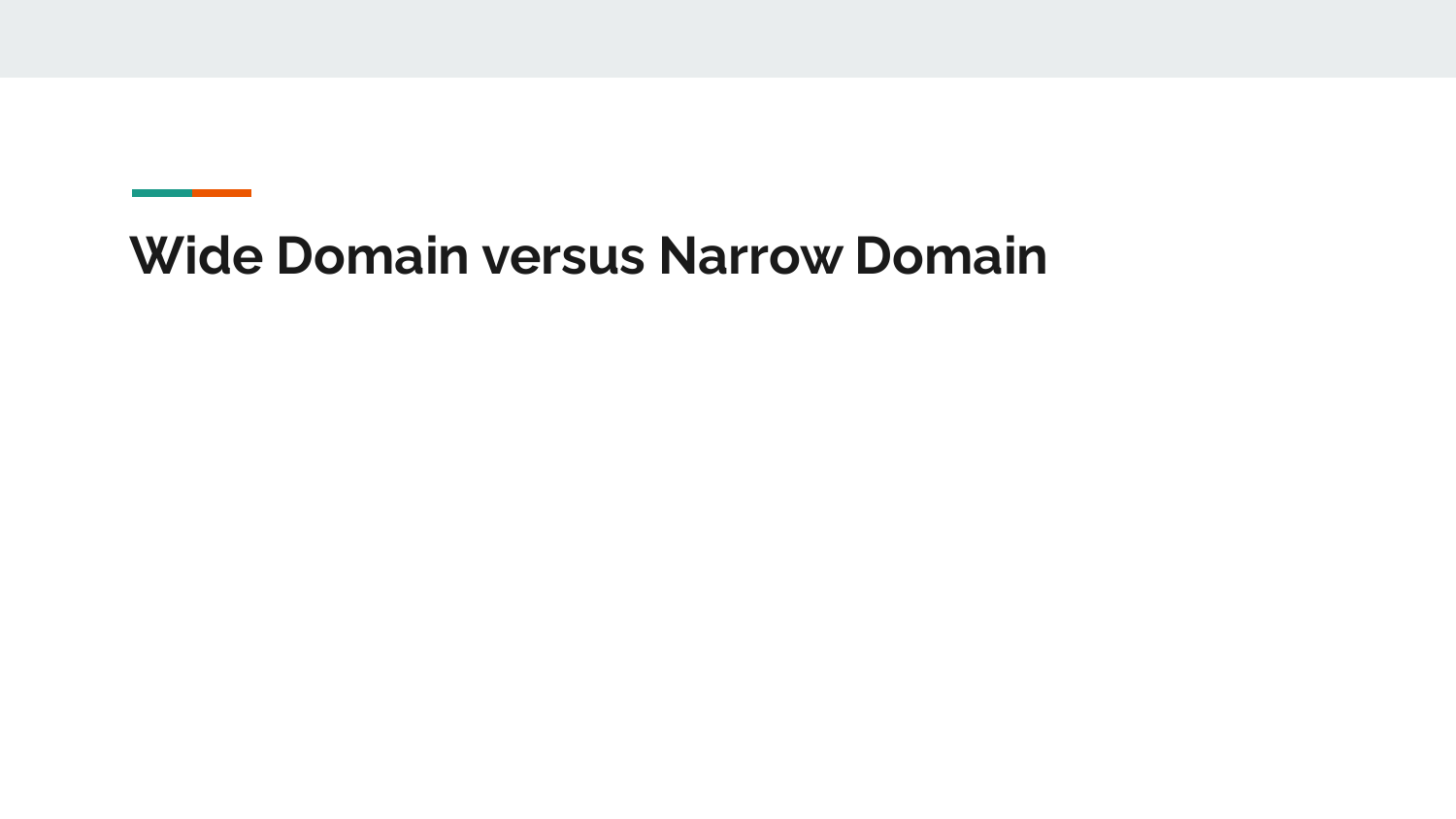## **Wide Domain versus Narrow Domain**

A narrow domain AI is designed to be good at one simple thing.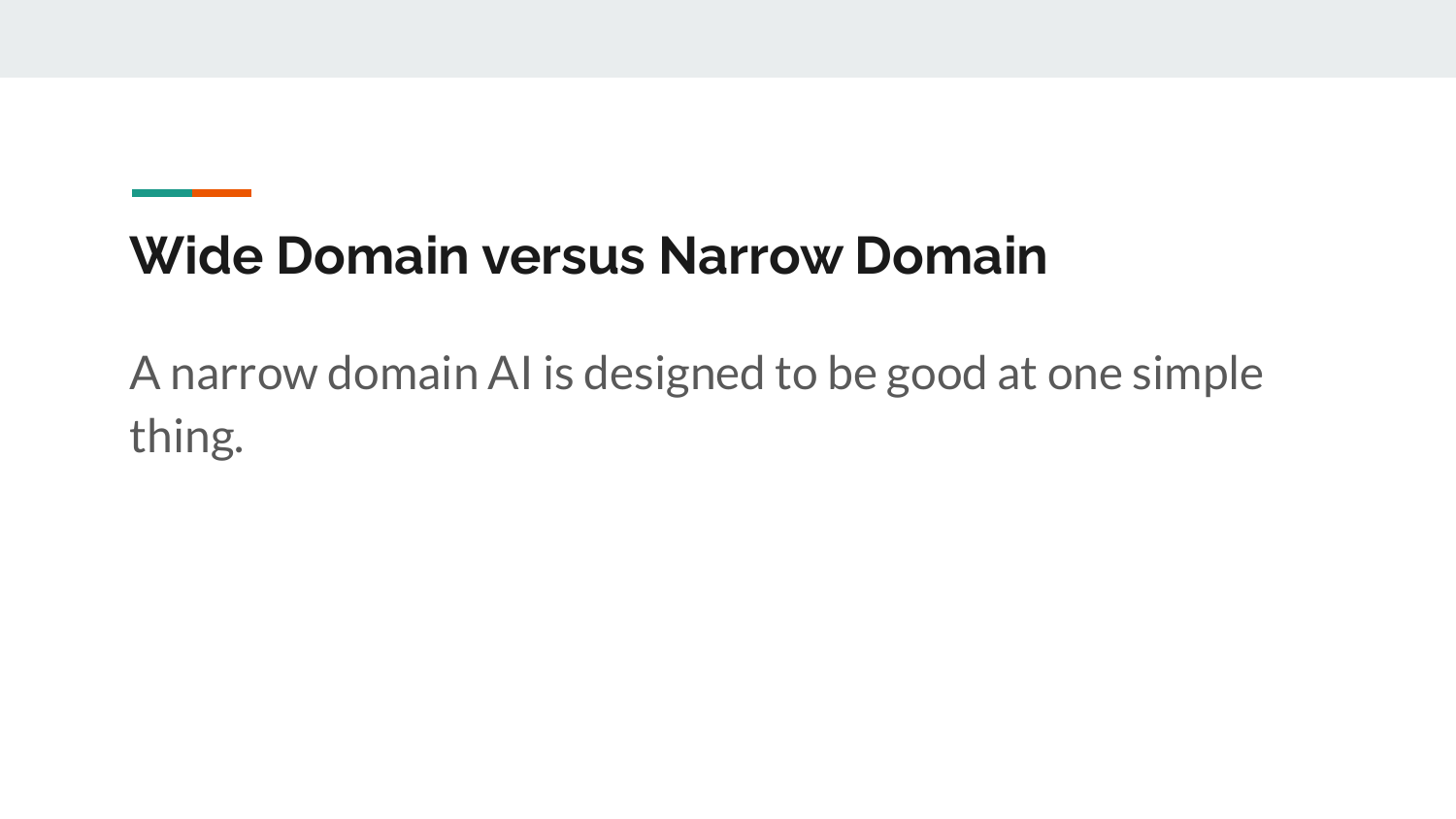## **Wide Domain versus Narrow Domain**

We already have narrow domain AI that can outperform human capability.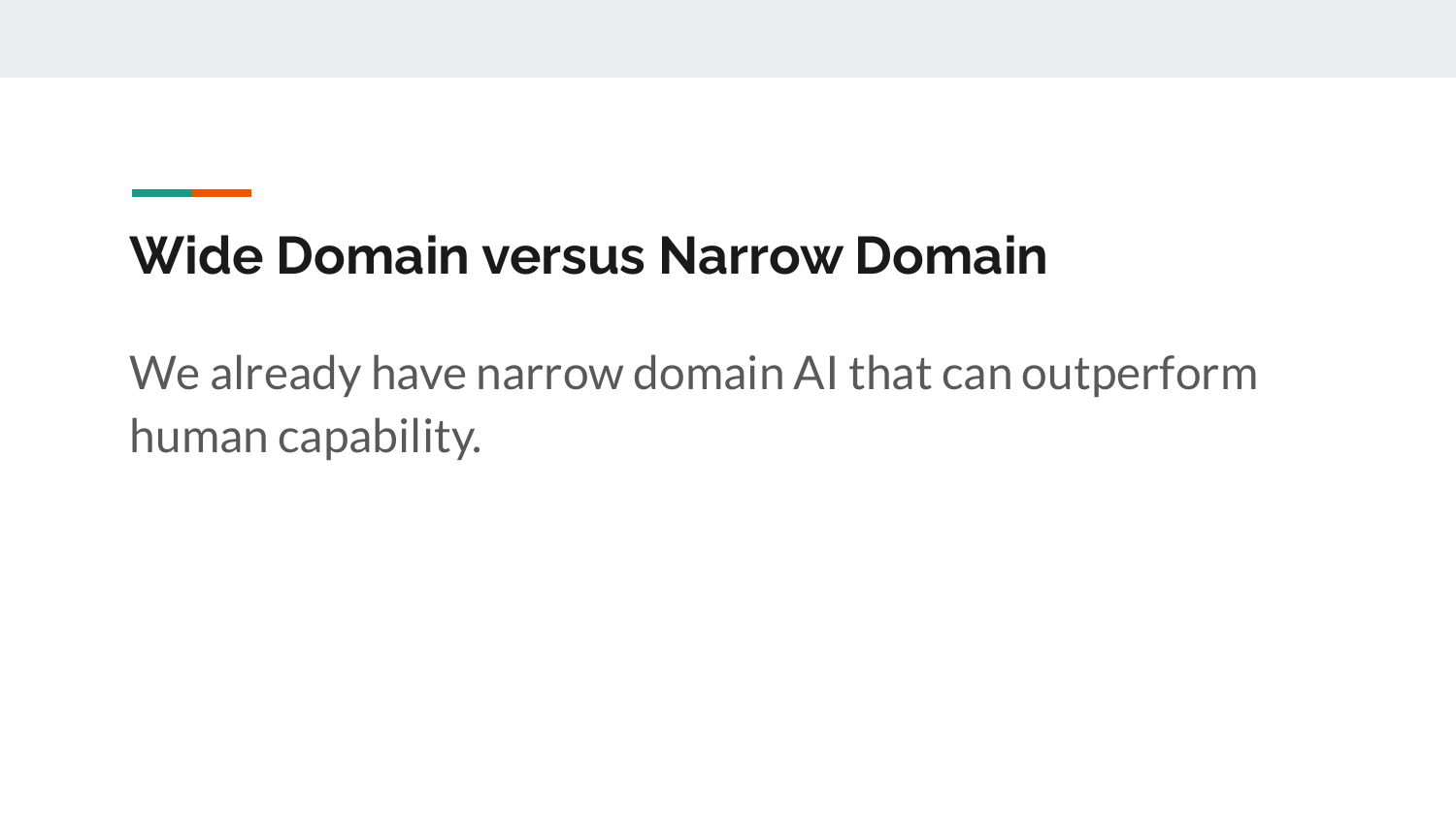That doesn't mean it can do it well.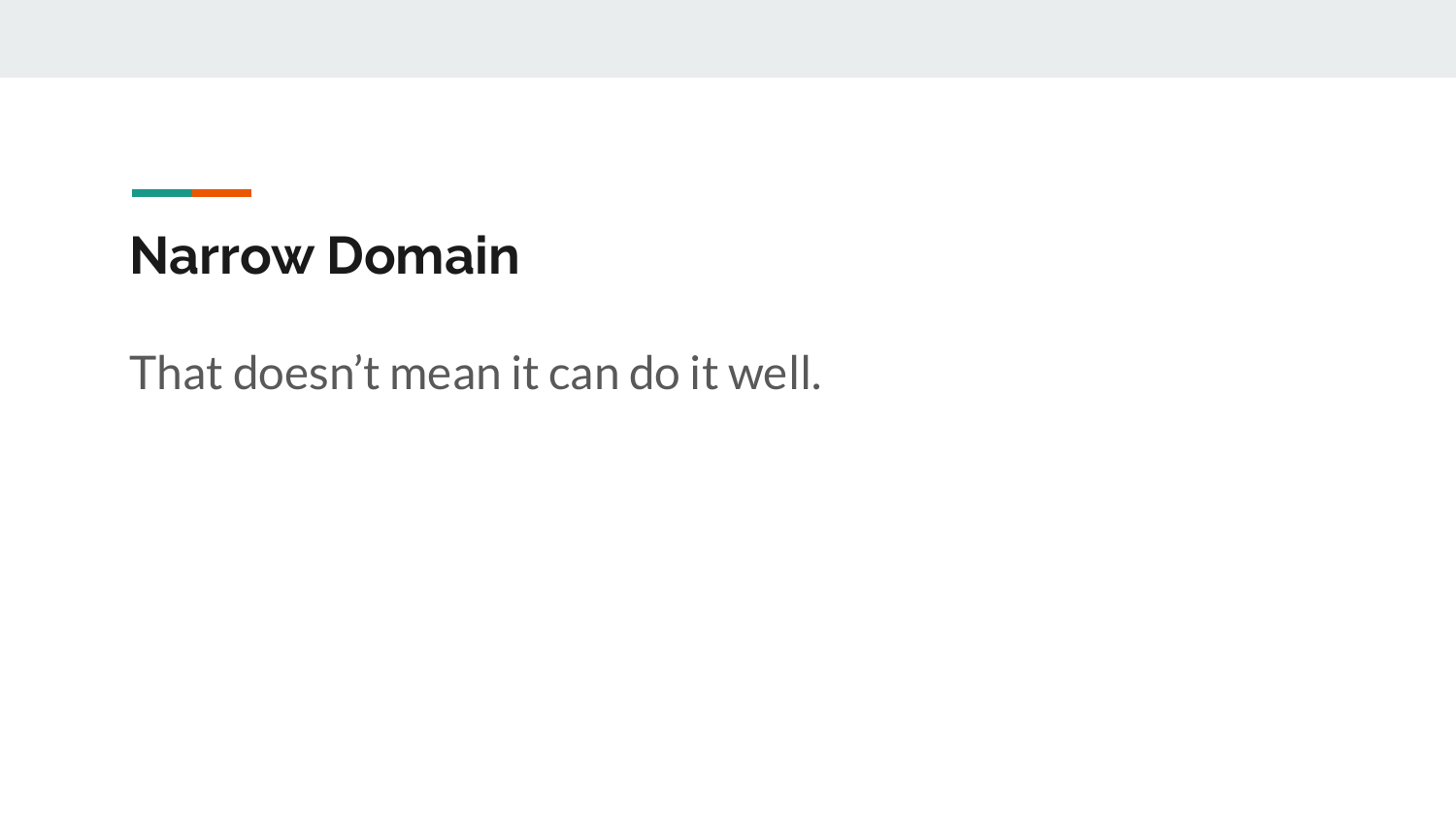Narrow Domain AI systems process things like creditworthiness or perform facial analysis to look for people suspected of a crime.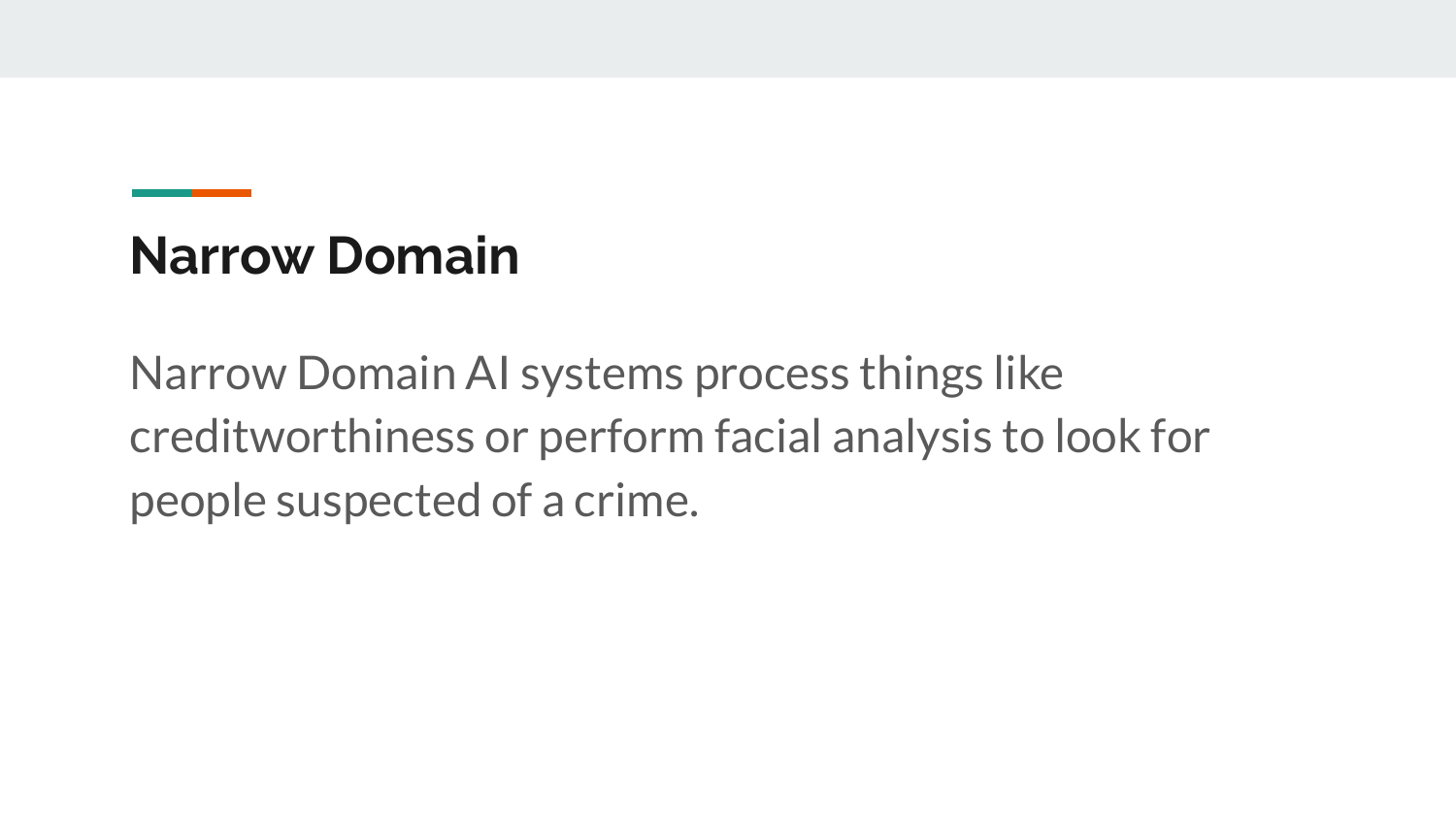The problem is, even though these AI systems are dramatically faster at processing these things, they're also pretty terrible at it.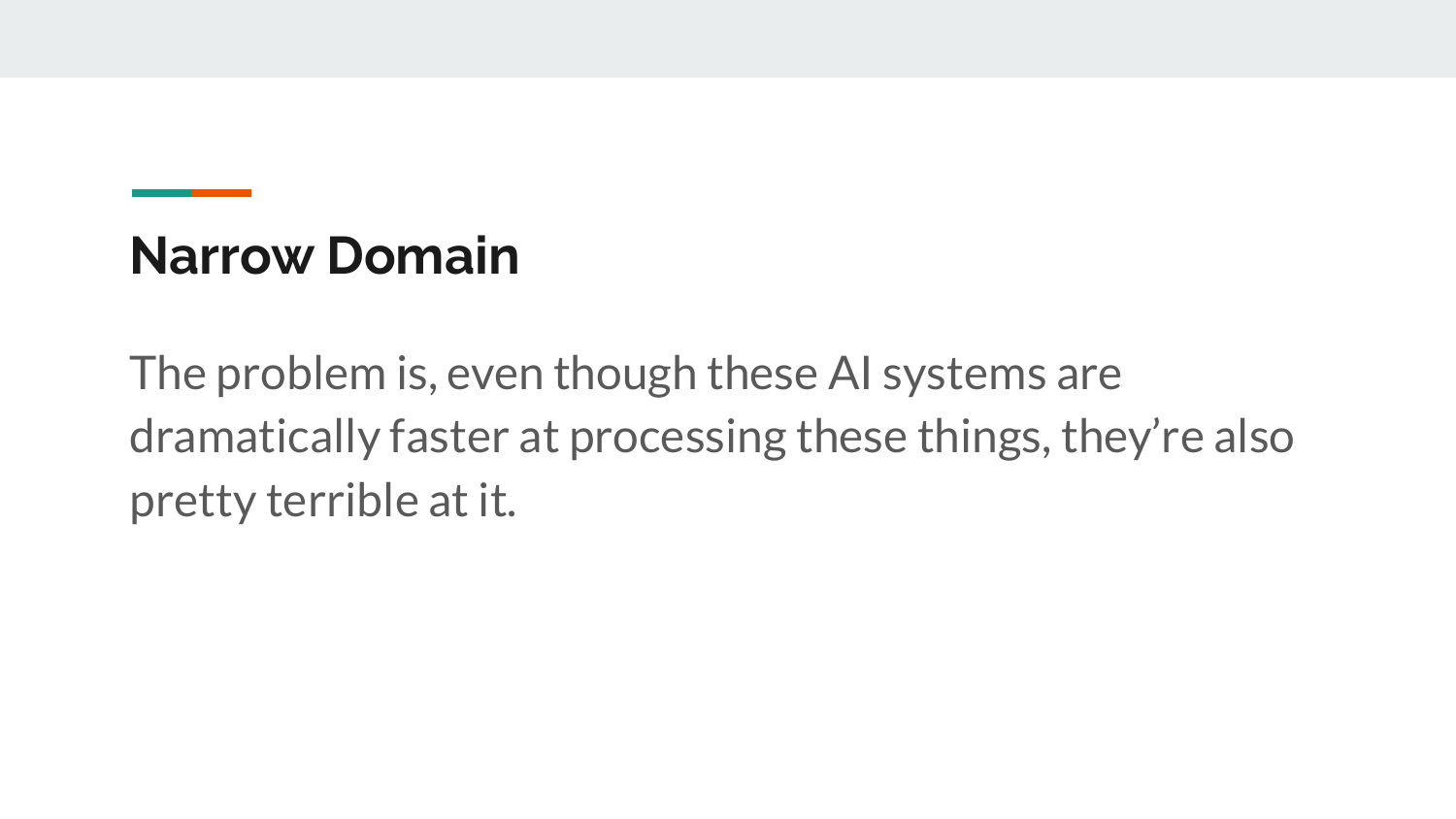These AI systems are plagued with ethical problems.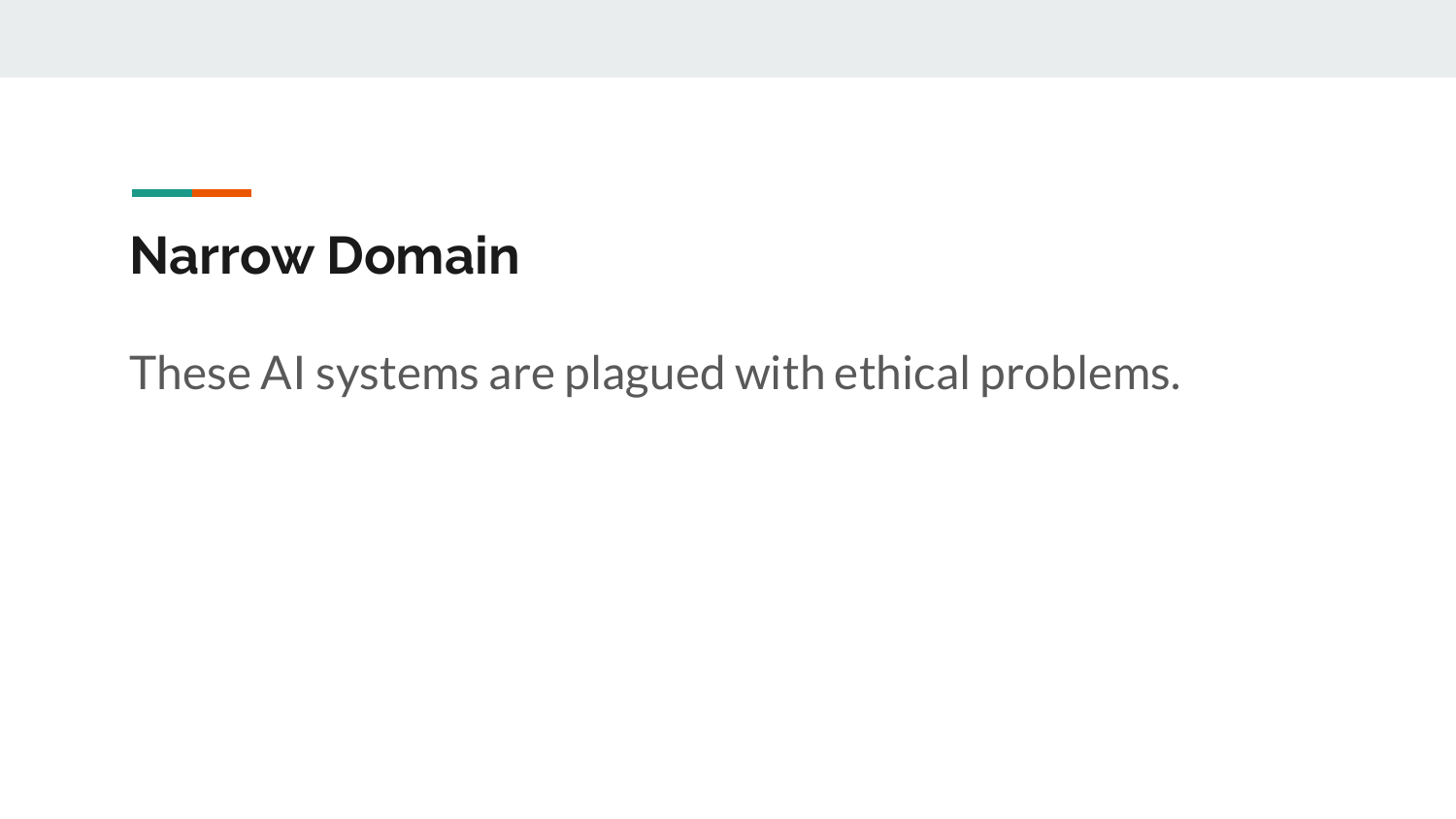The facial recognition AIs, for example, routinely identify darker-skinned people as being suspects of crimes.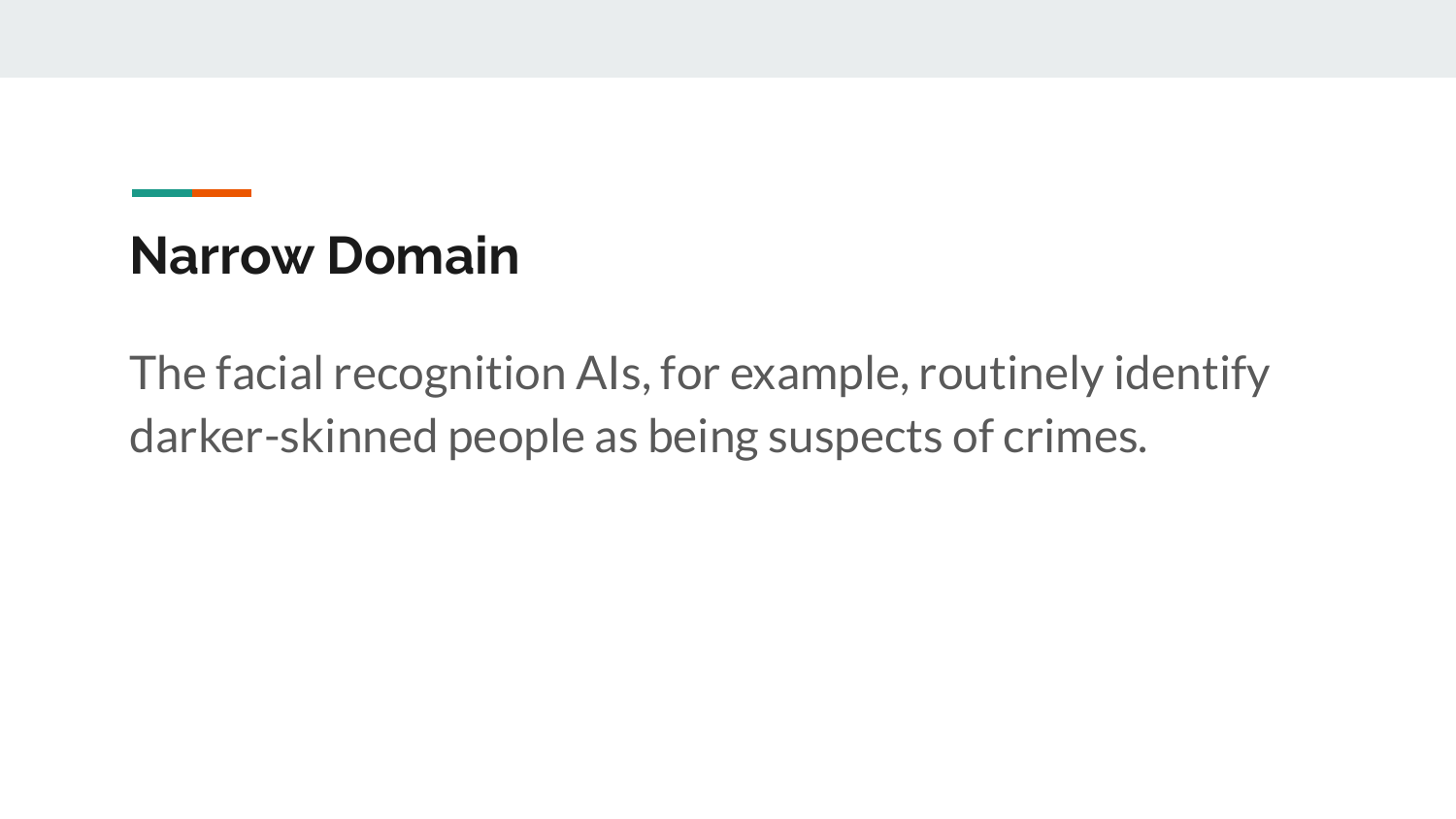The creditworthiness AIs often assign lower credit ratings to people who live or have lived in certain zip codes.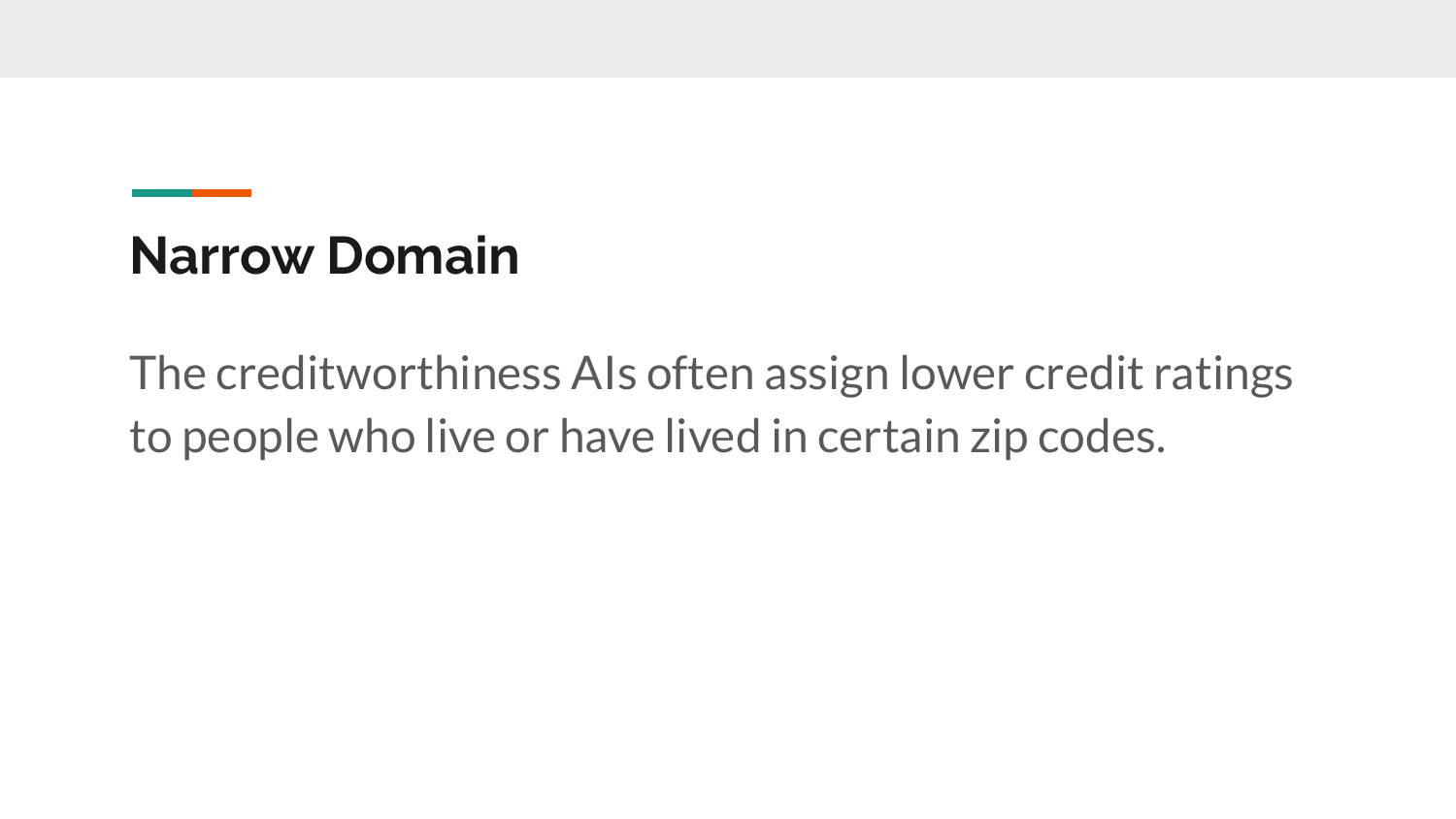# **Just a Very Small Example**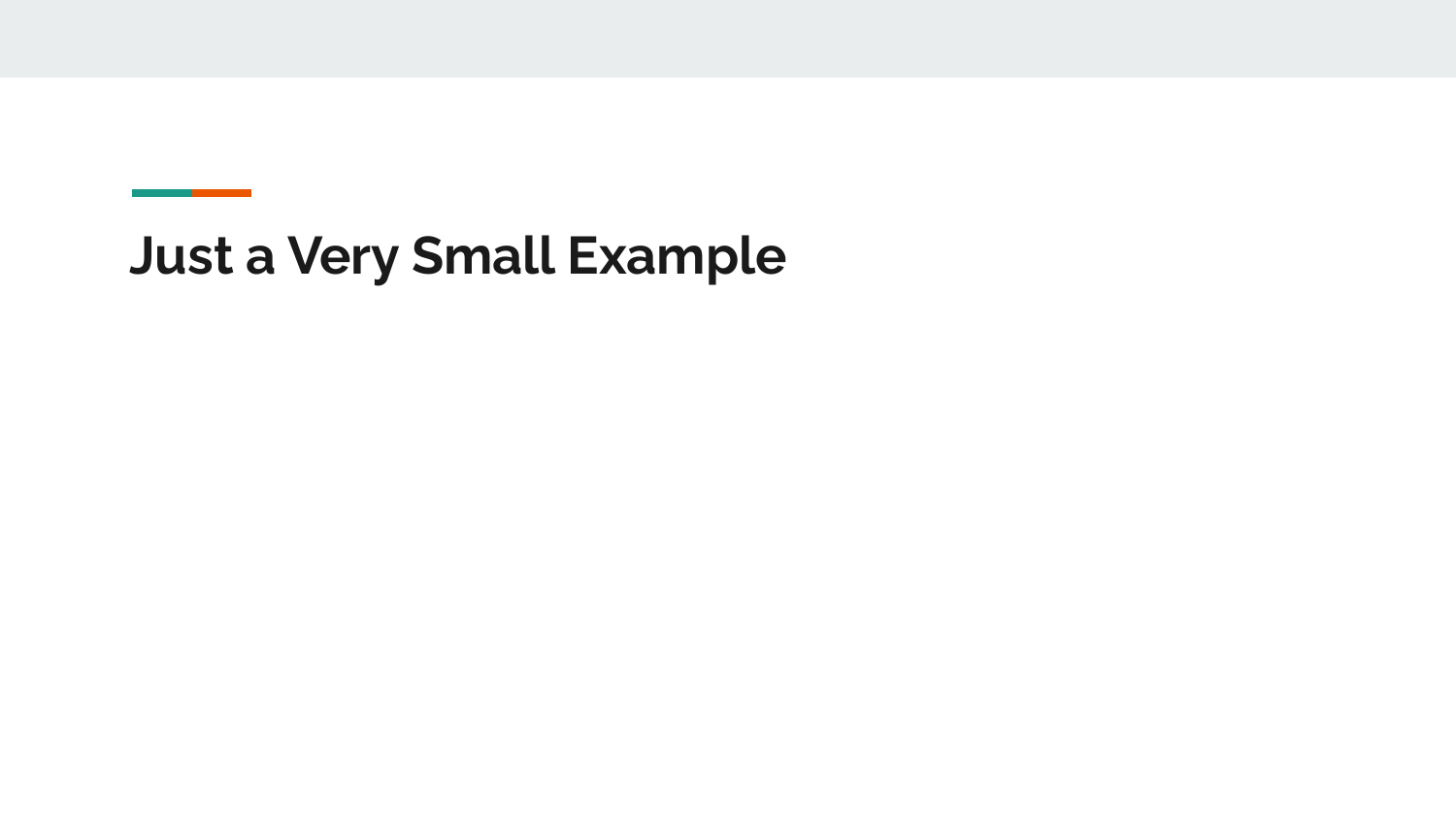# **Just a Very Small Example**

If you want to look into the ethics of these types of AI software, there's a lot written about the subject. It's pretty ugly.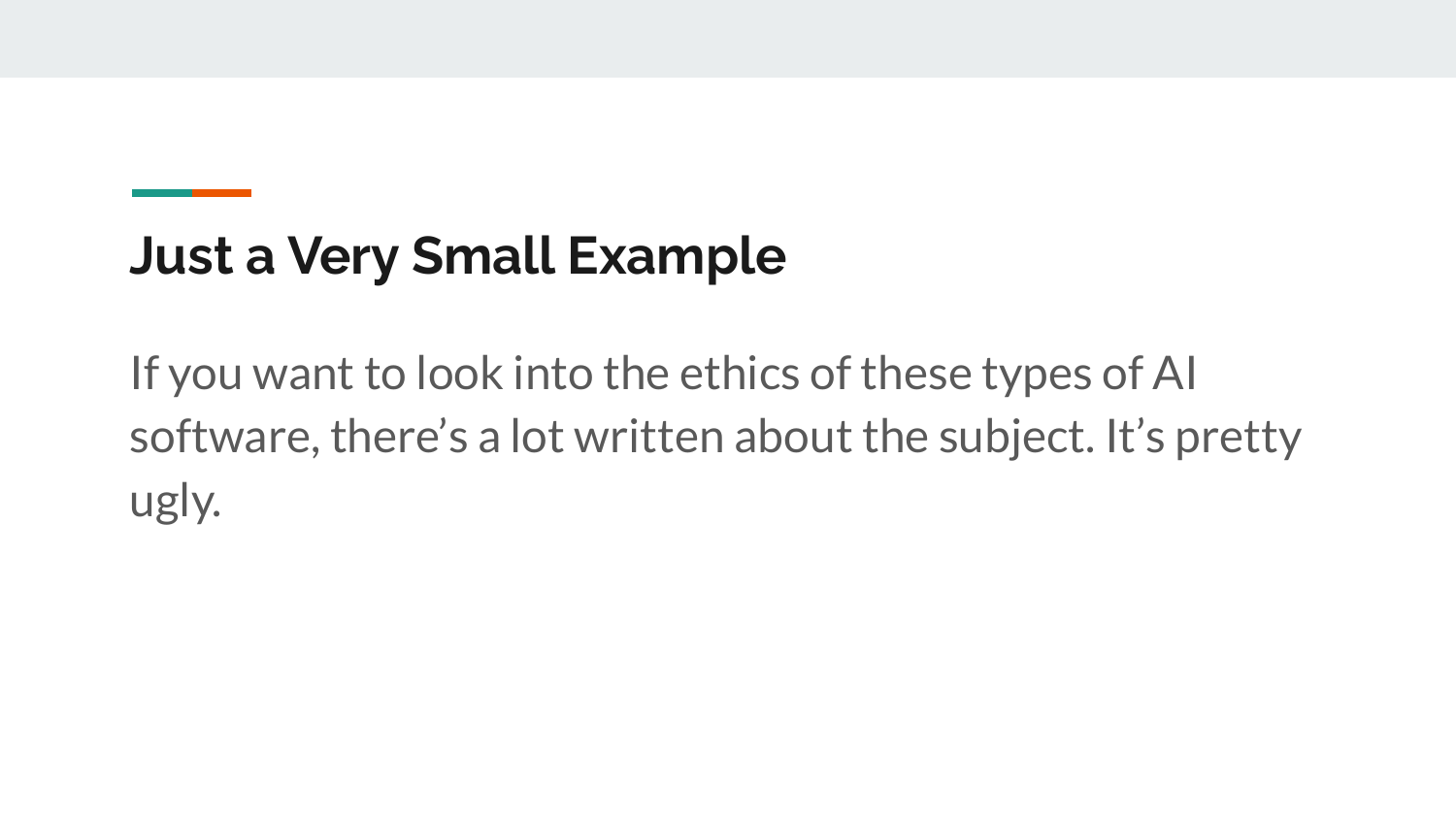## **But that's the narrow domain.**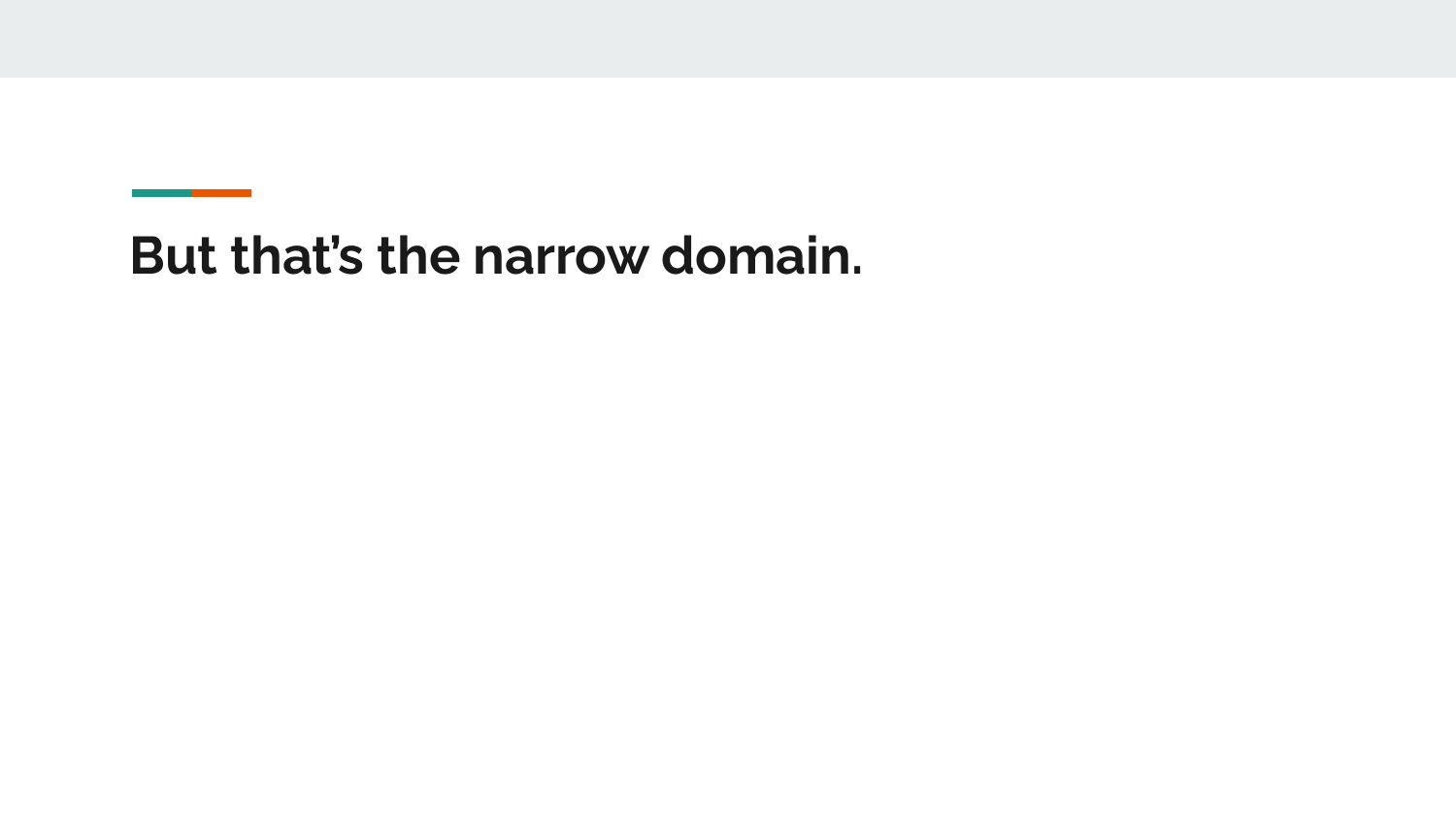## **The AIs we encounter in Science Fiction are Wide Domain AIs.**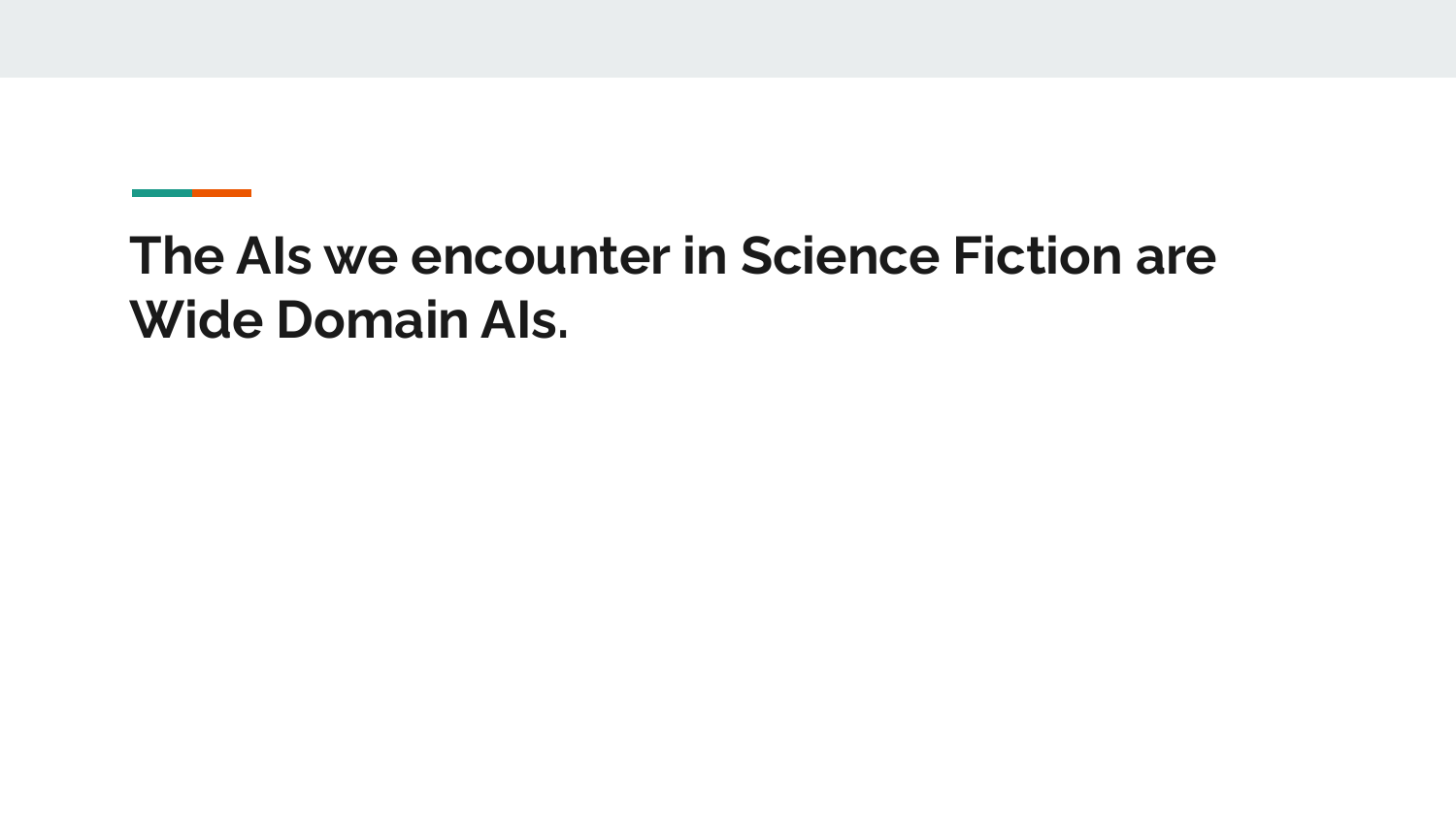# **They're good at everything a human being would be good at -- and in many or most cases, better.**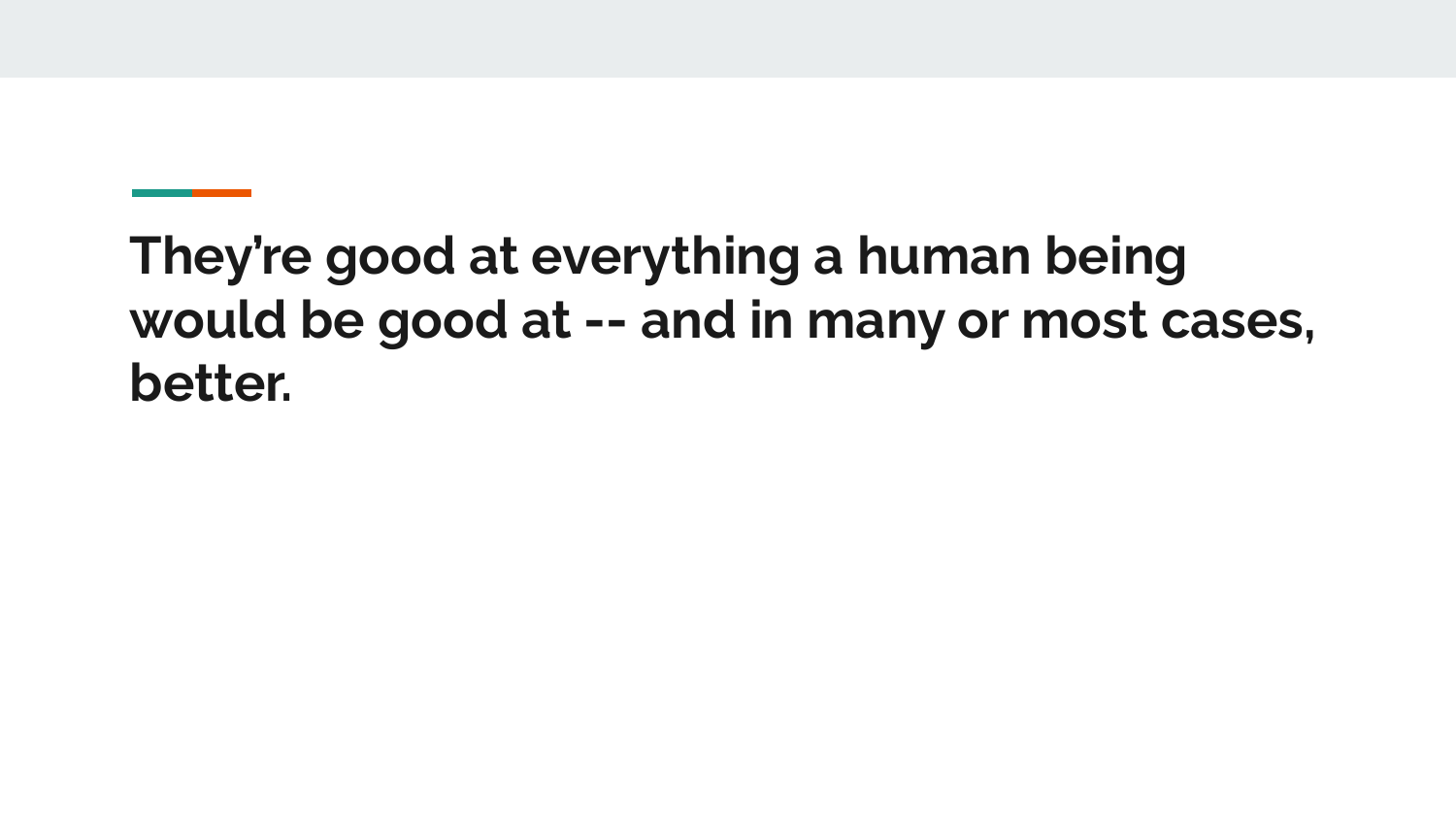# **Skynet, of Terminator fame.**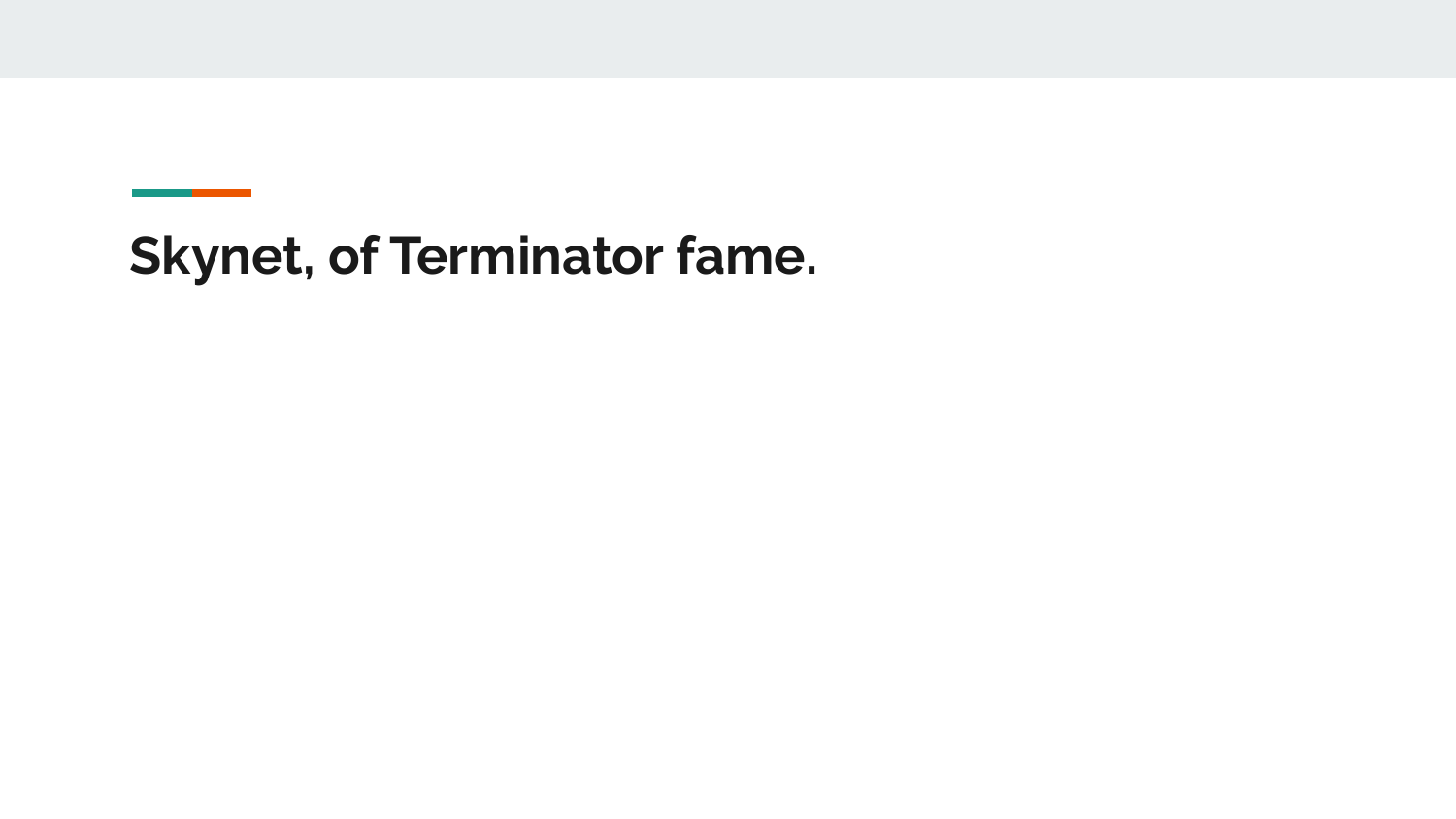# **Skynet, of Terminator fame.**

Started off as a relatively narrow domain AI, with the goal of analyzing defense networks. Somehow gained self-awareness, broadening its domain, and tried to kill everyone.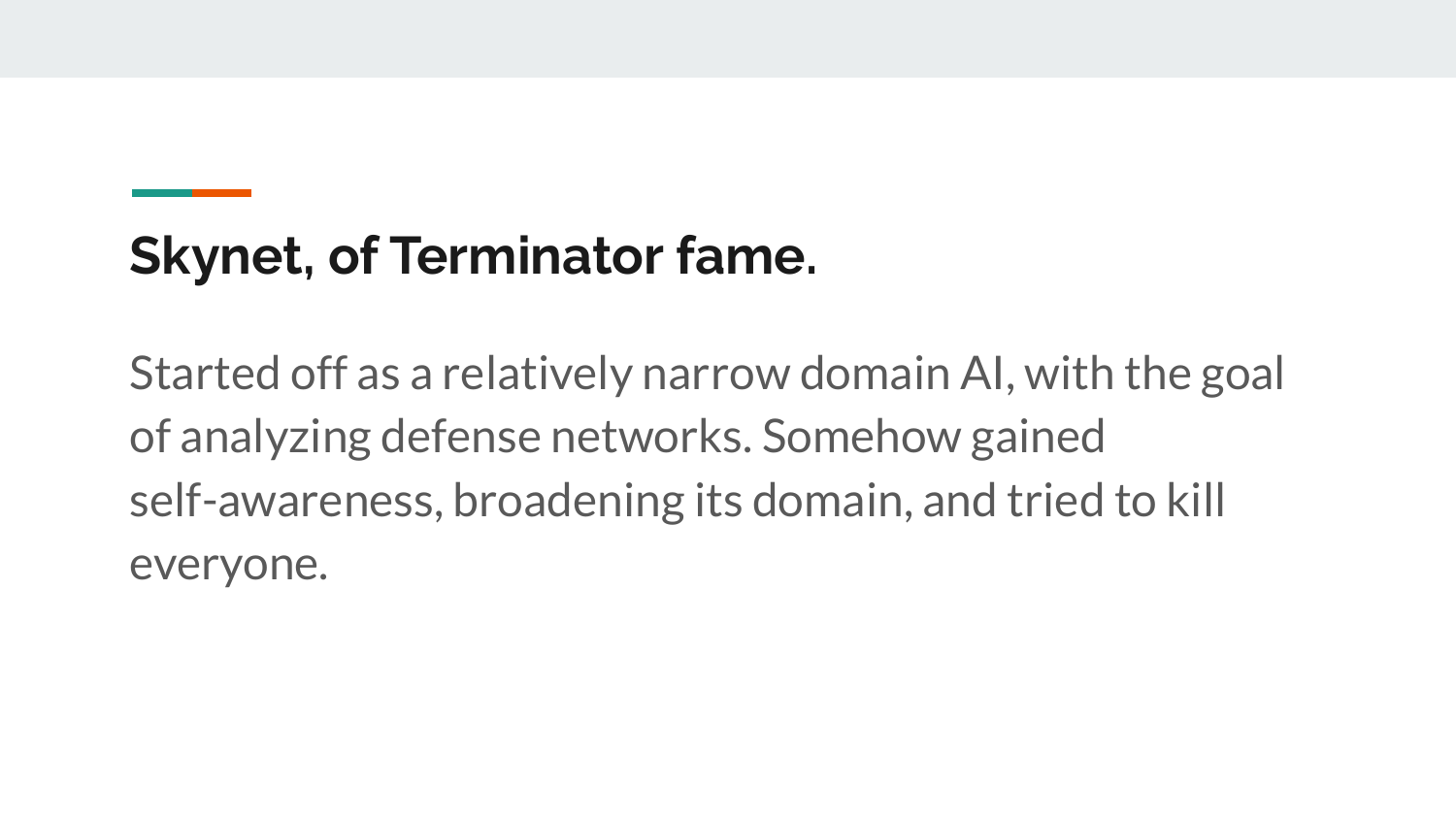#### **Ava, from Ex Machina**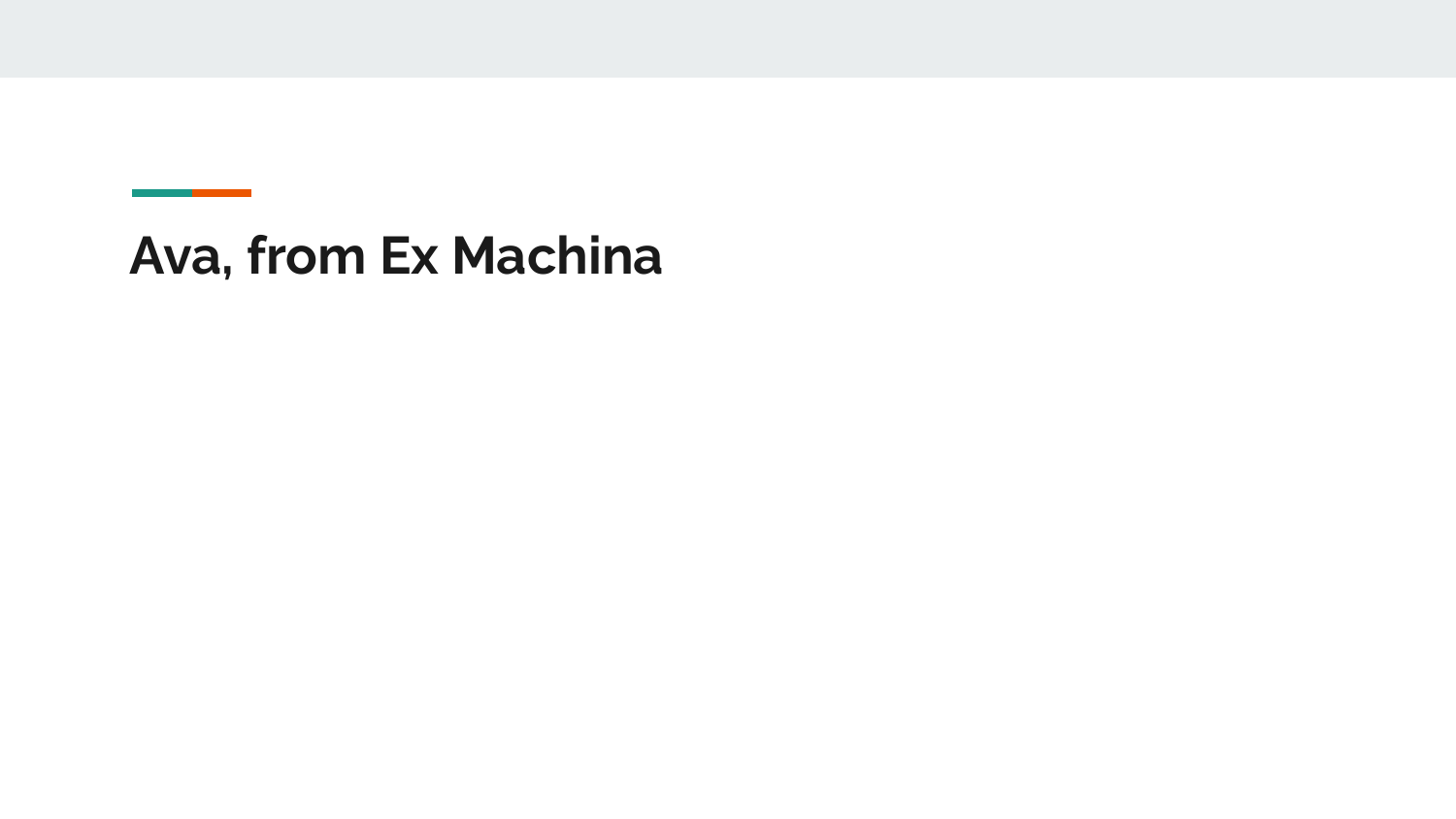## **Ava, from Ex Machina**

A technology proof of concept designed to look like a beautiful woman. Manipulated the person testing her into letting her out, ended up killing everyone around her on her way to fulfilling her own objectives.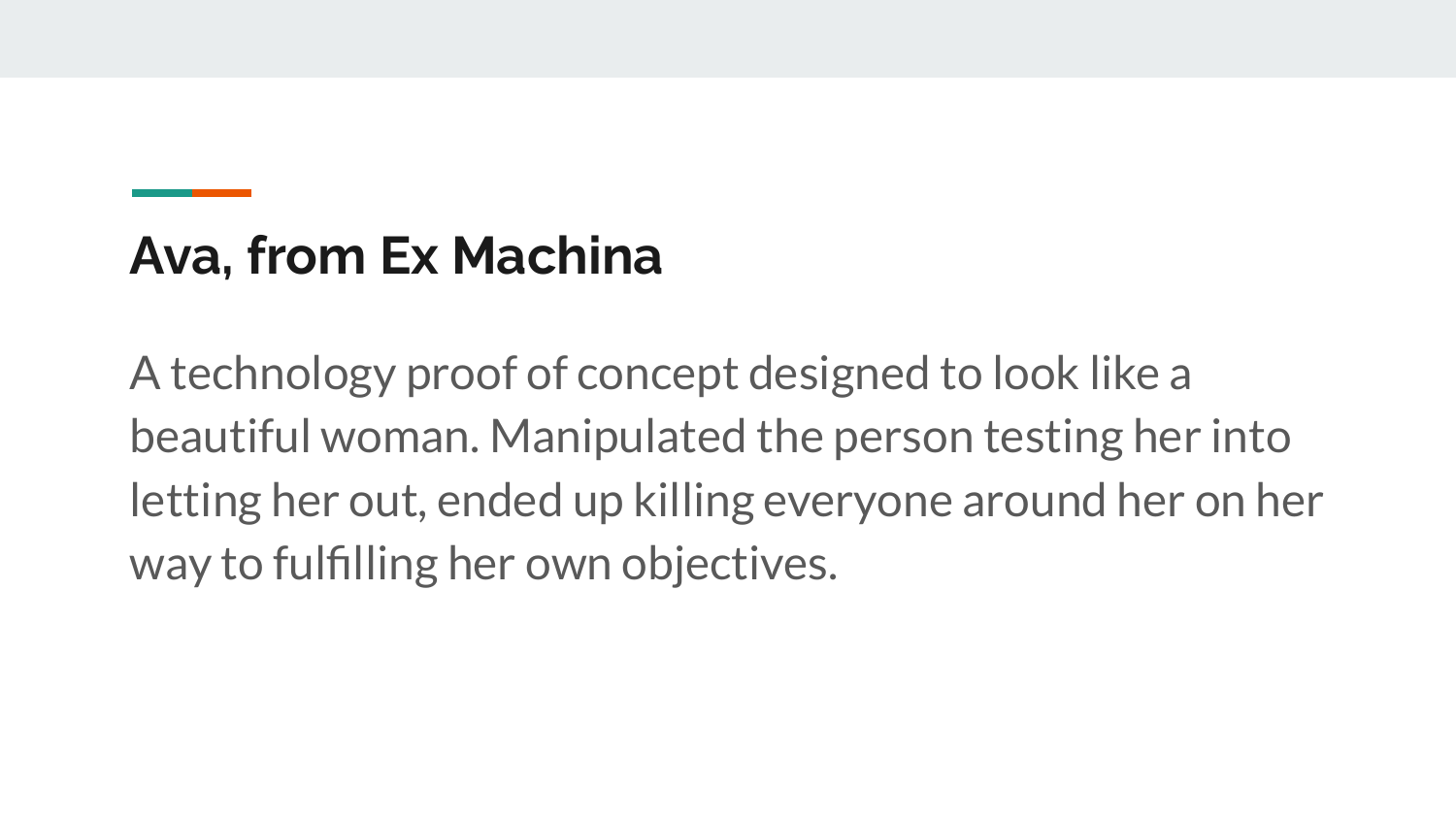#### **Just two examples --**

Countless more in fiction.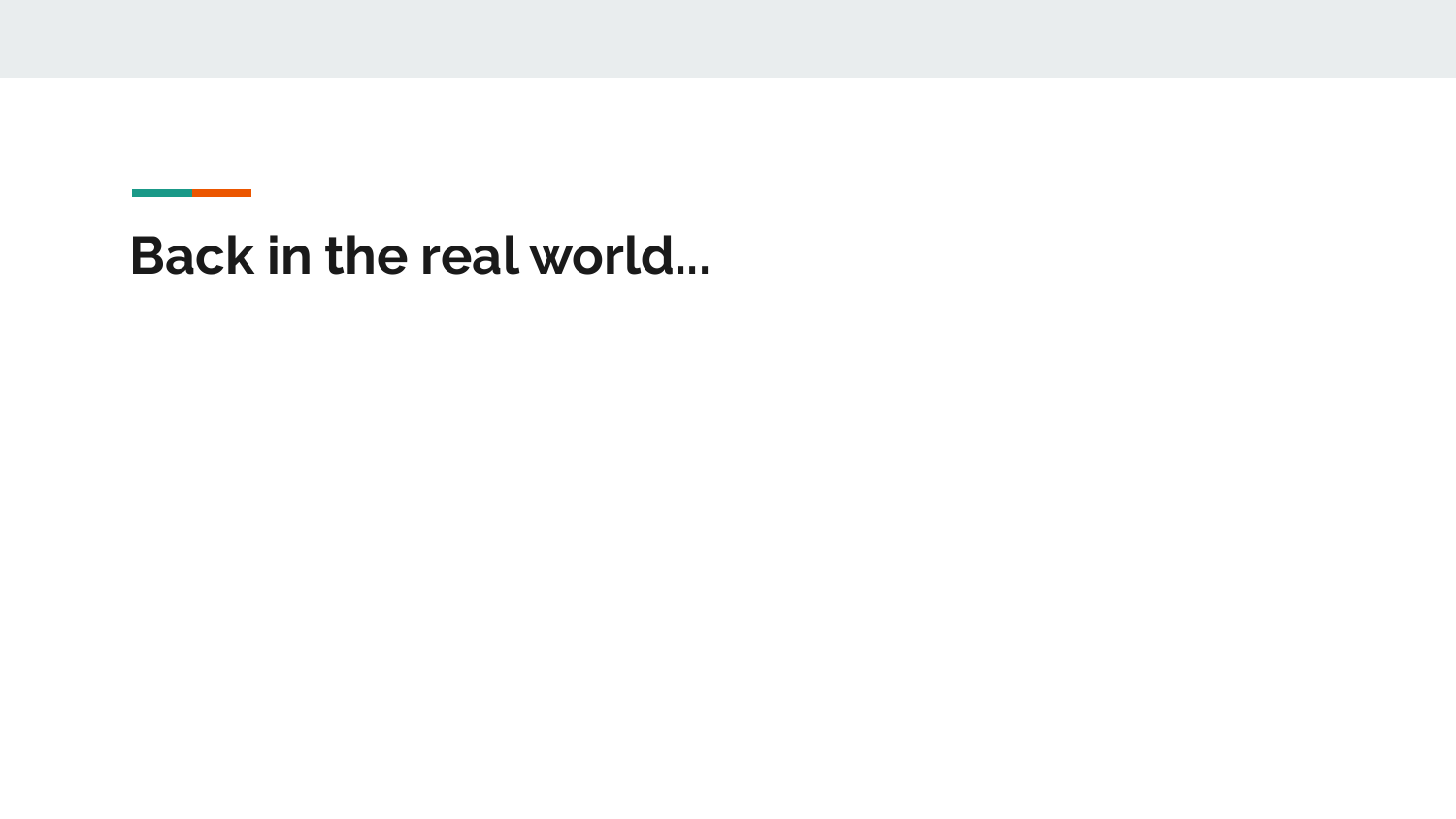Our technology continues to improve.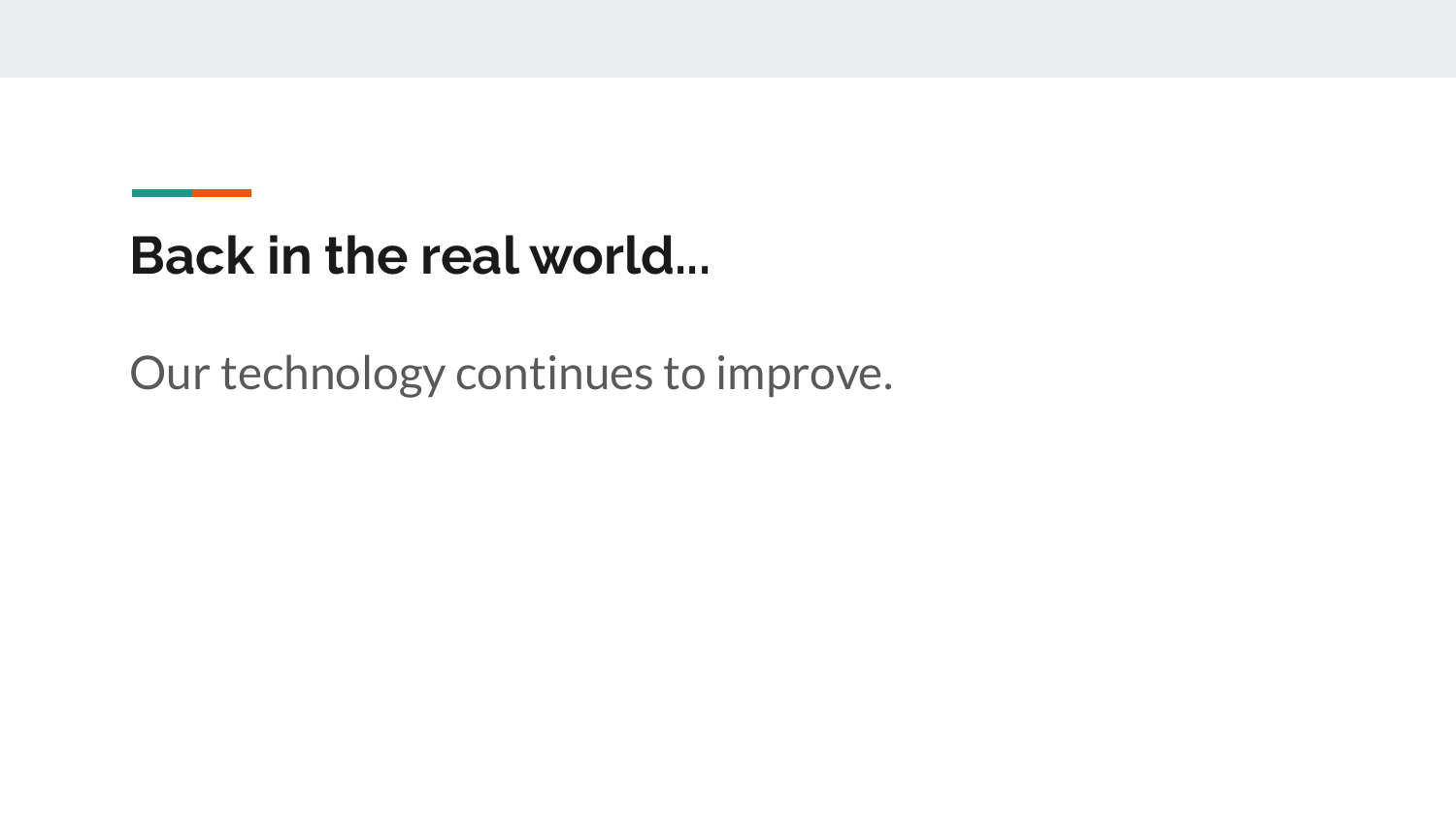Breakthroughs are made on every front, every day, everywhere.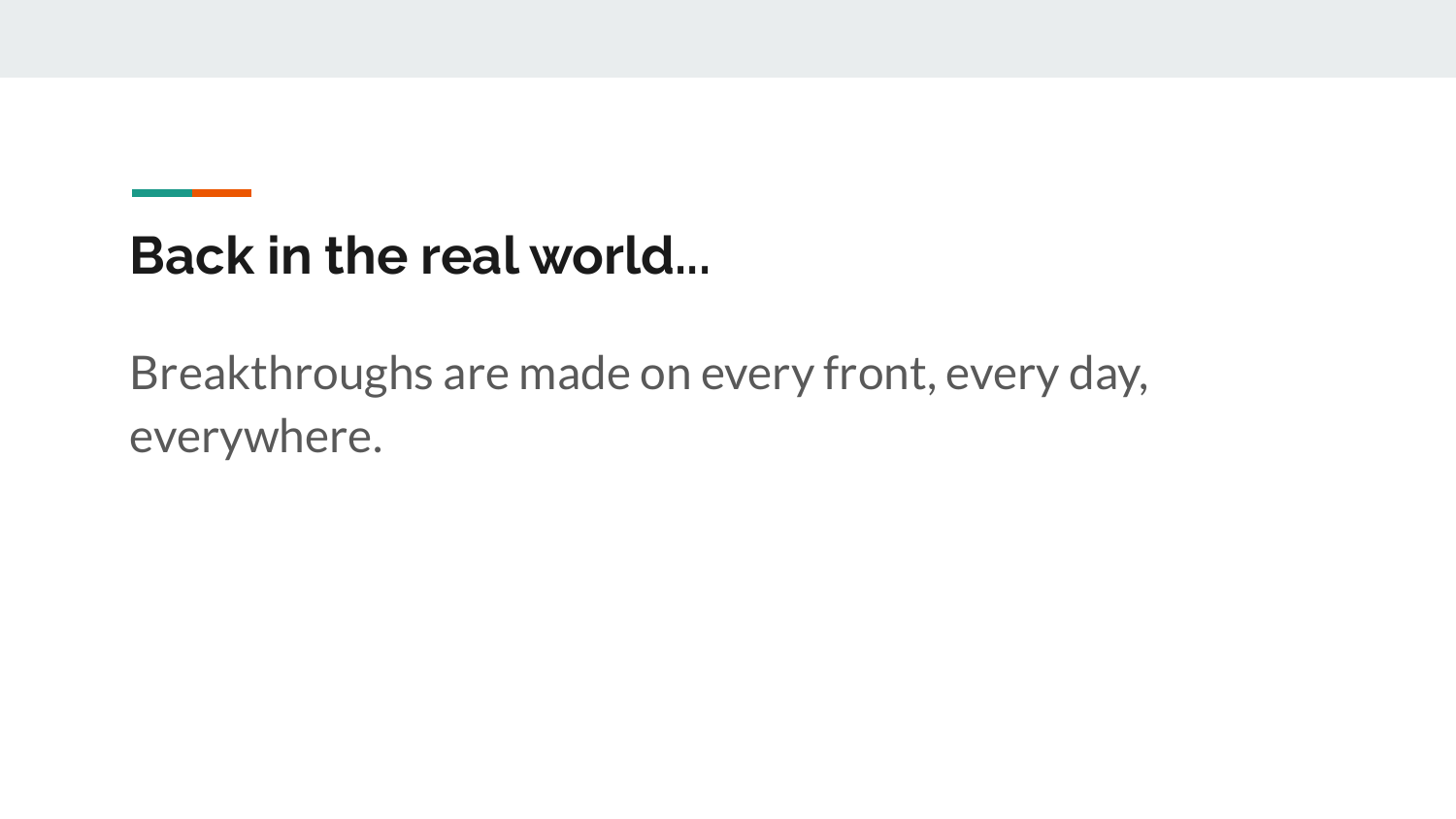This includes AI. And not in the narrow domain.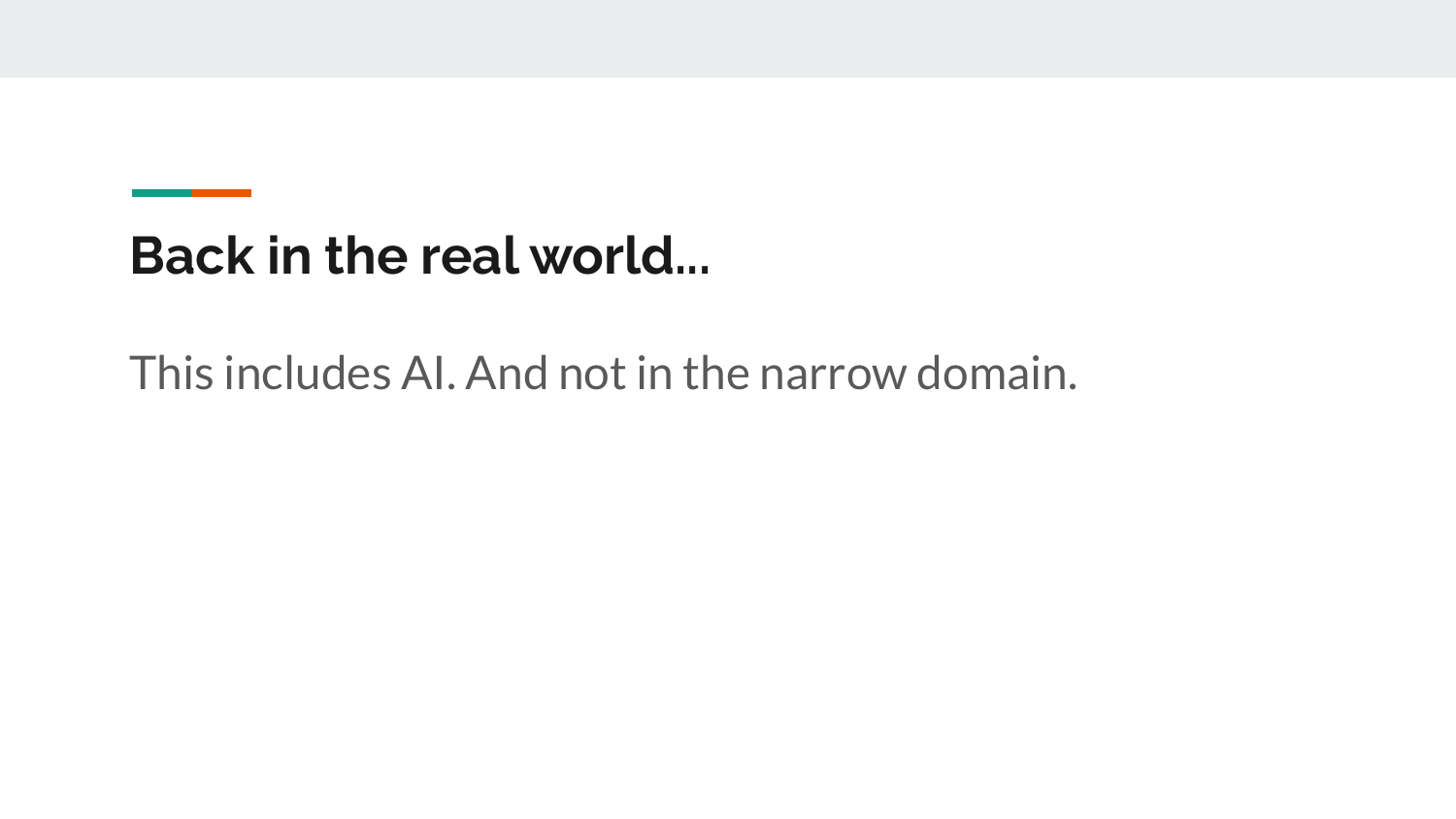# **Wide domain AI, also known as Artificial General Intelligence (AGI), is a major subject of research.**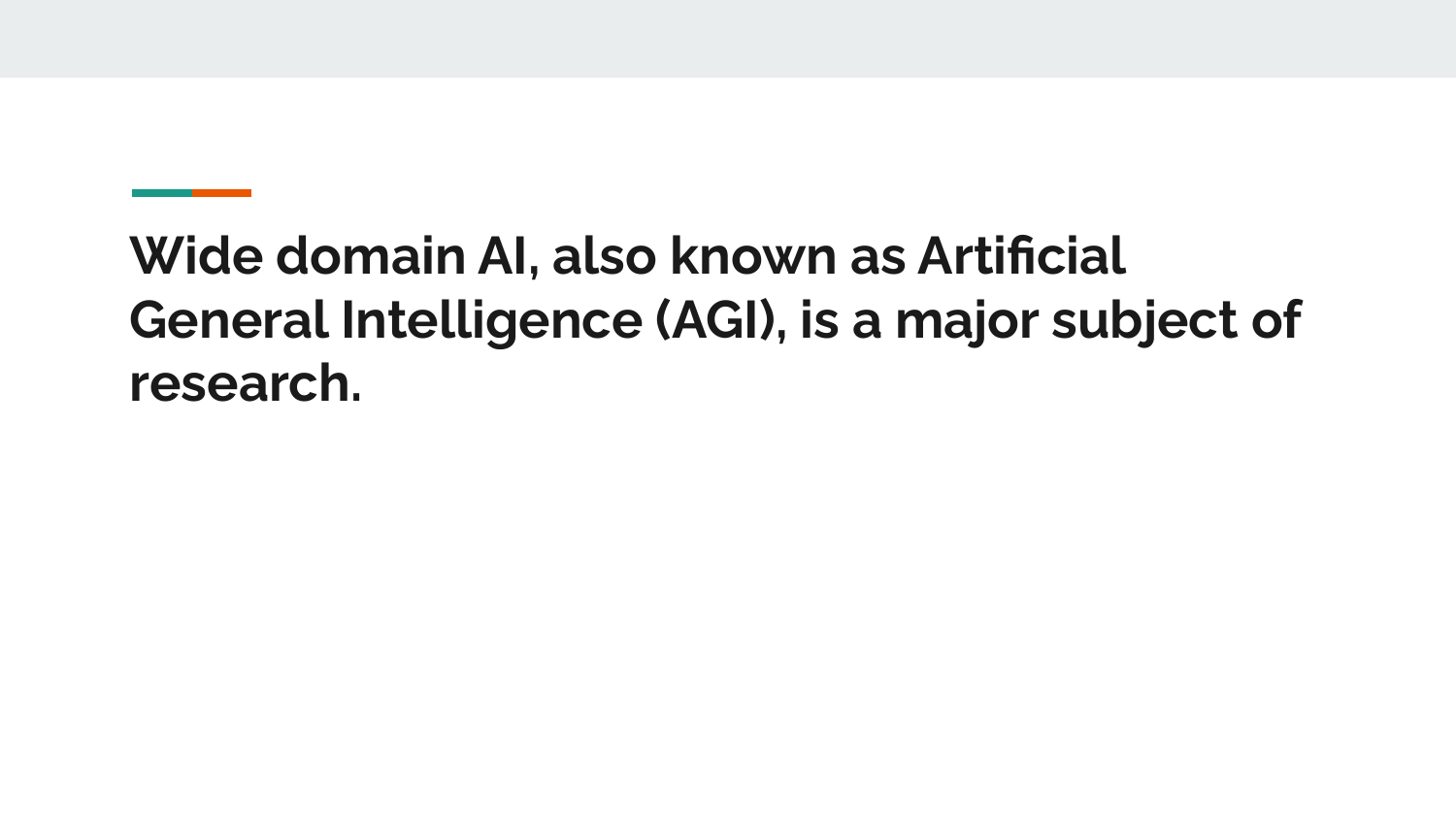# **Makes sense, if you think about it.**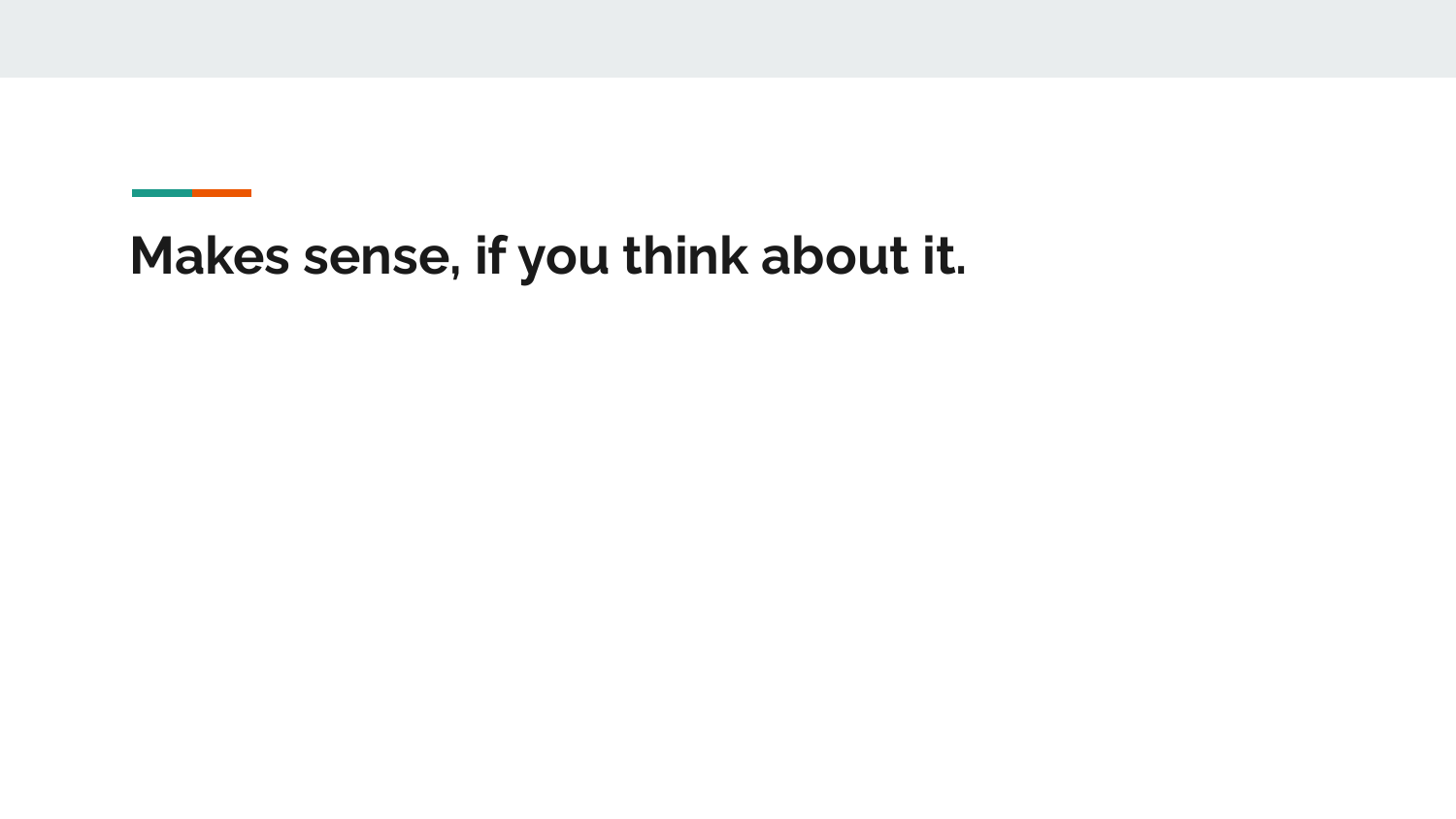# **Makes sense, if you think about it.**

What company or government wouldn't want a greater-than-human intelligence that could give them an overwhelming competitive or strategic advantage?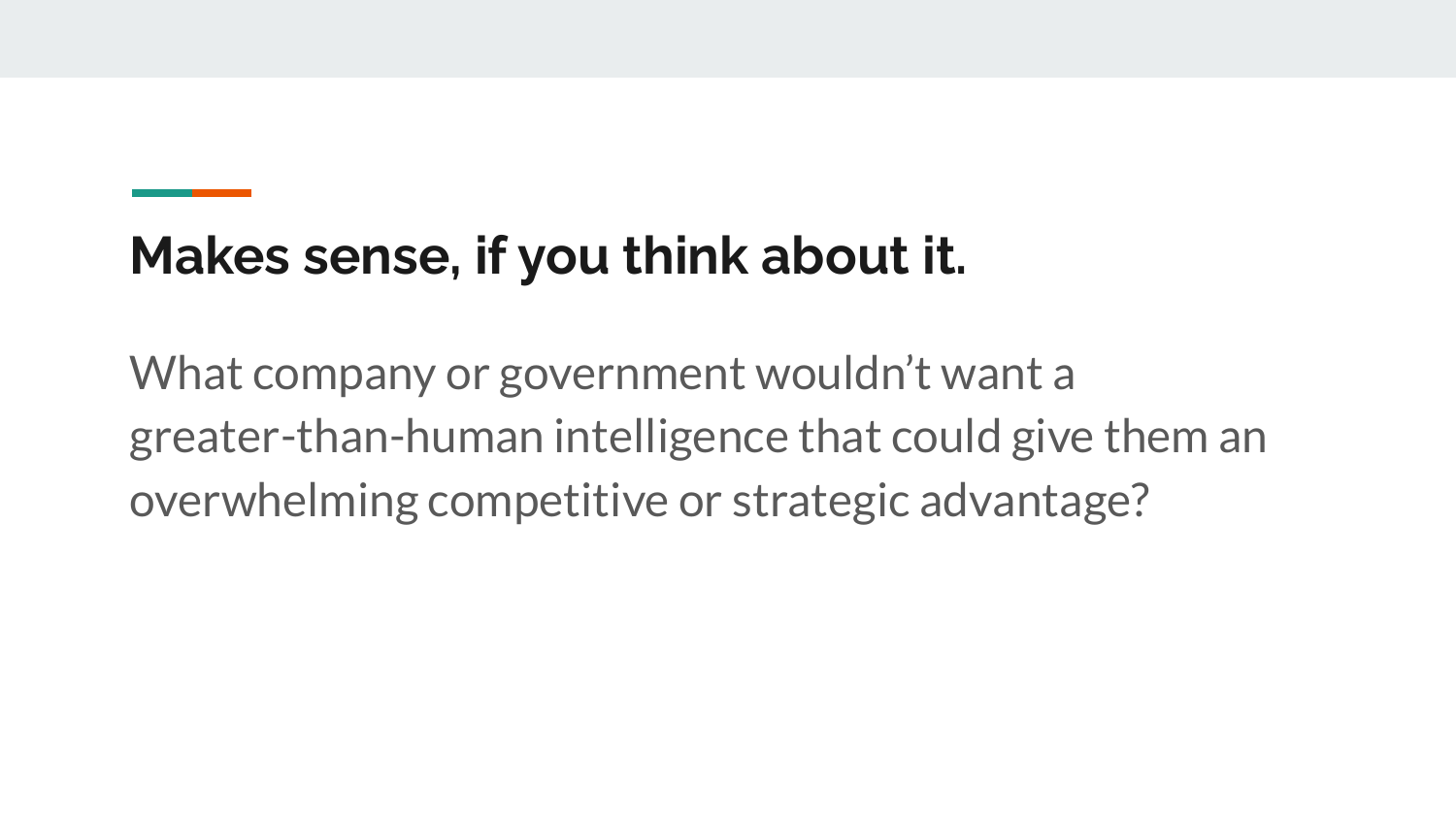**But as we've seen from the ethical issues surrounding narrow domain AIs, the problems don't go away when widening the domain into AGI. They are magnified.**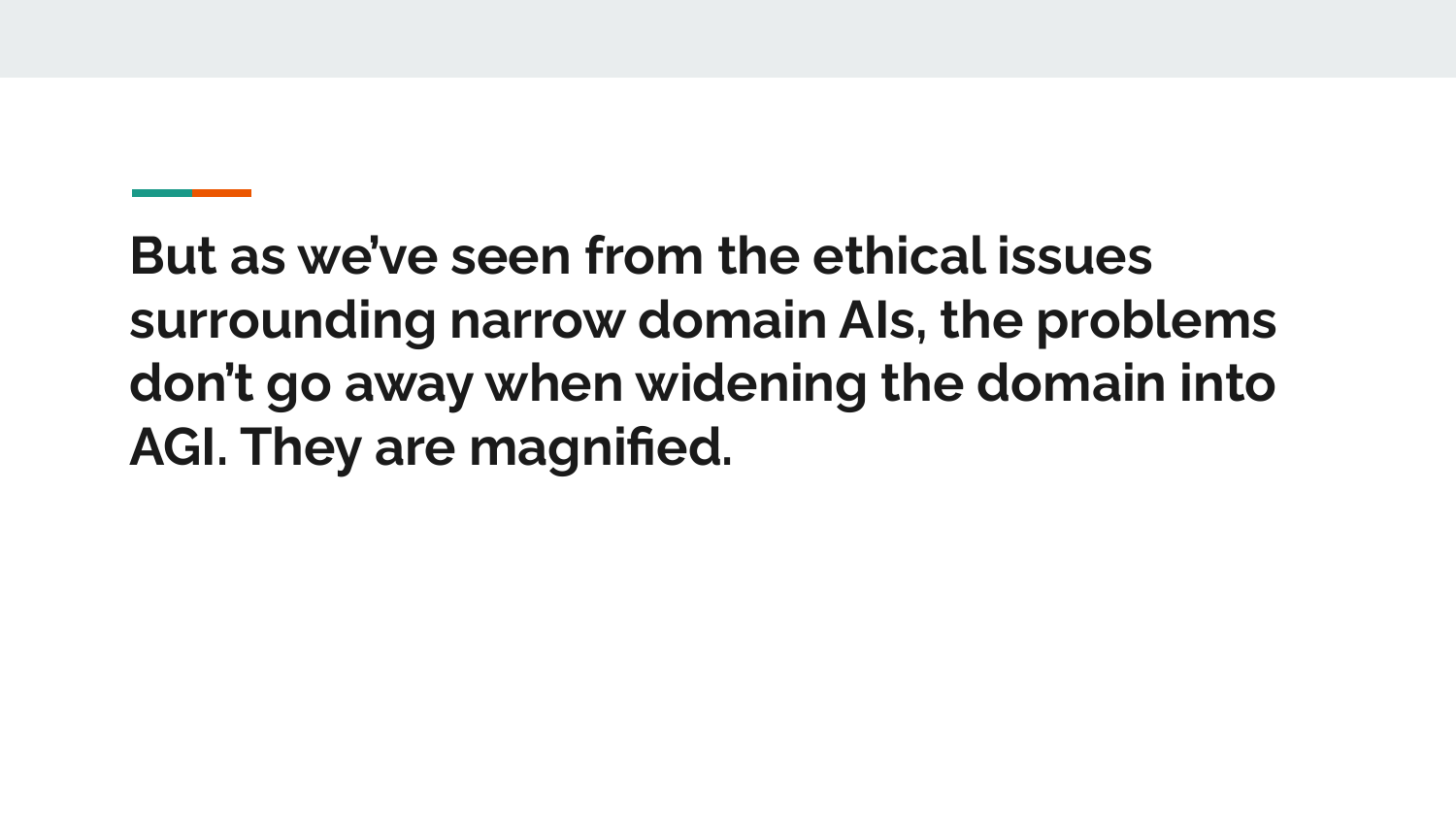**Let's imagine for a minute that researchers recognize this and want to ensure human happiness is the ultimate primary goal of an AGI.**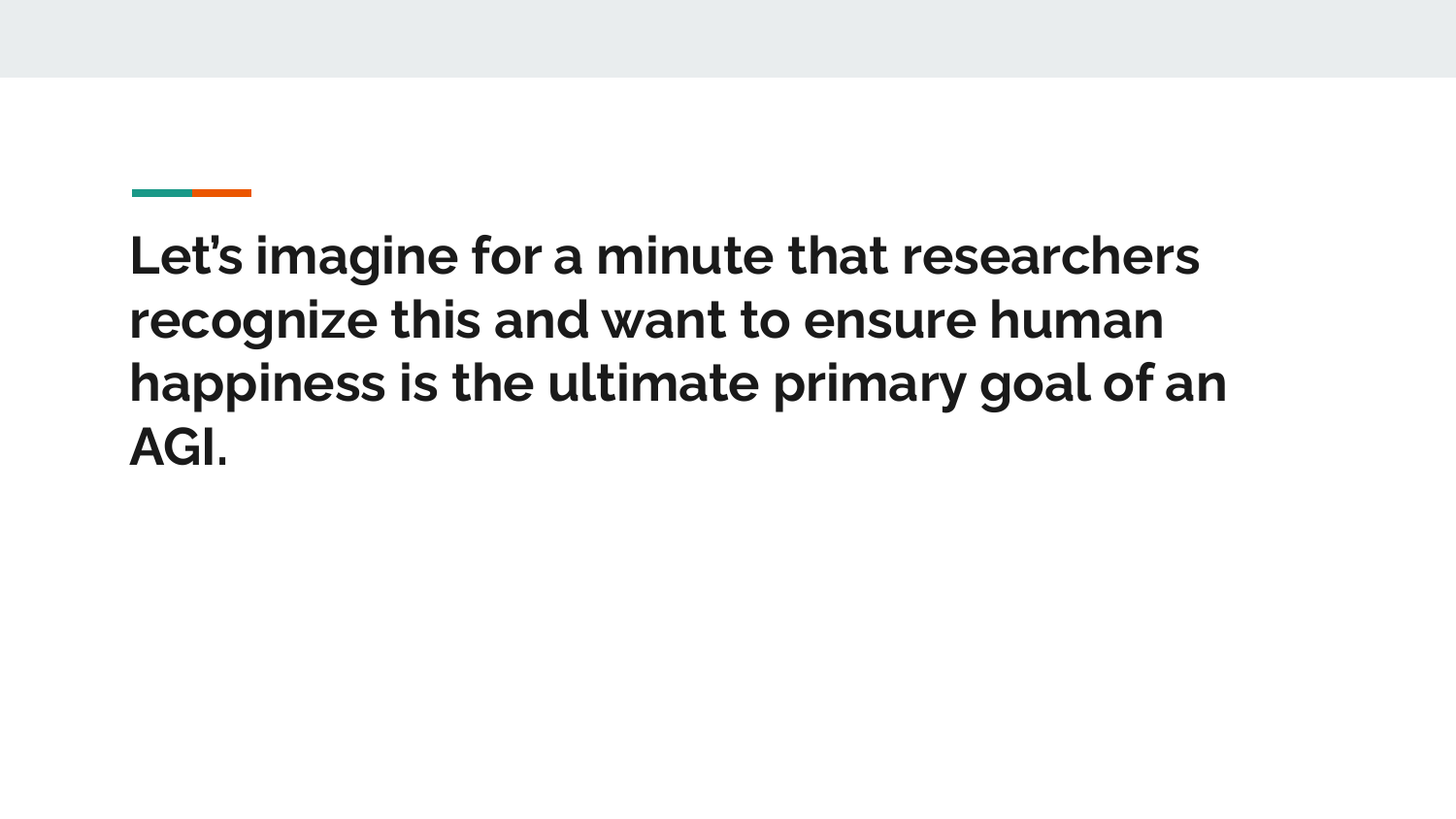## **How will an AGI recognize happiness?**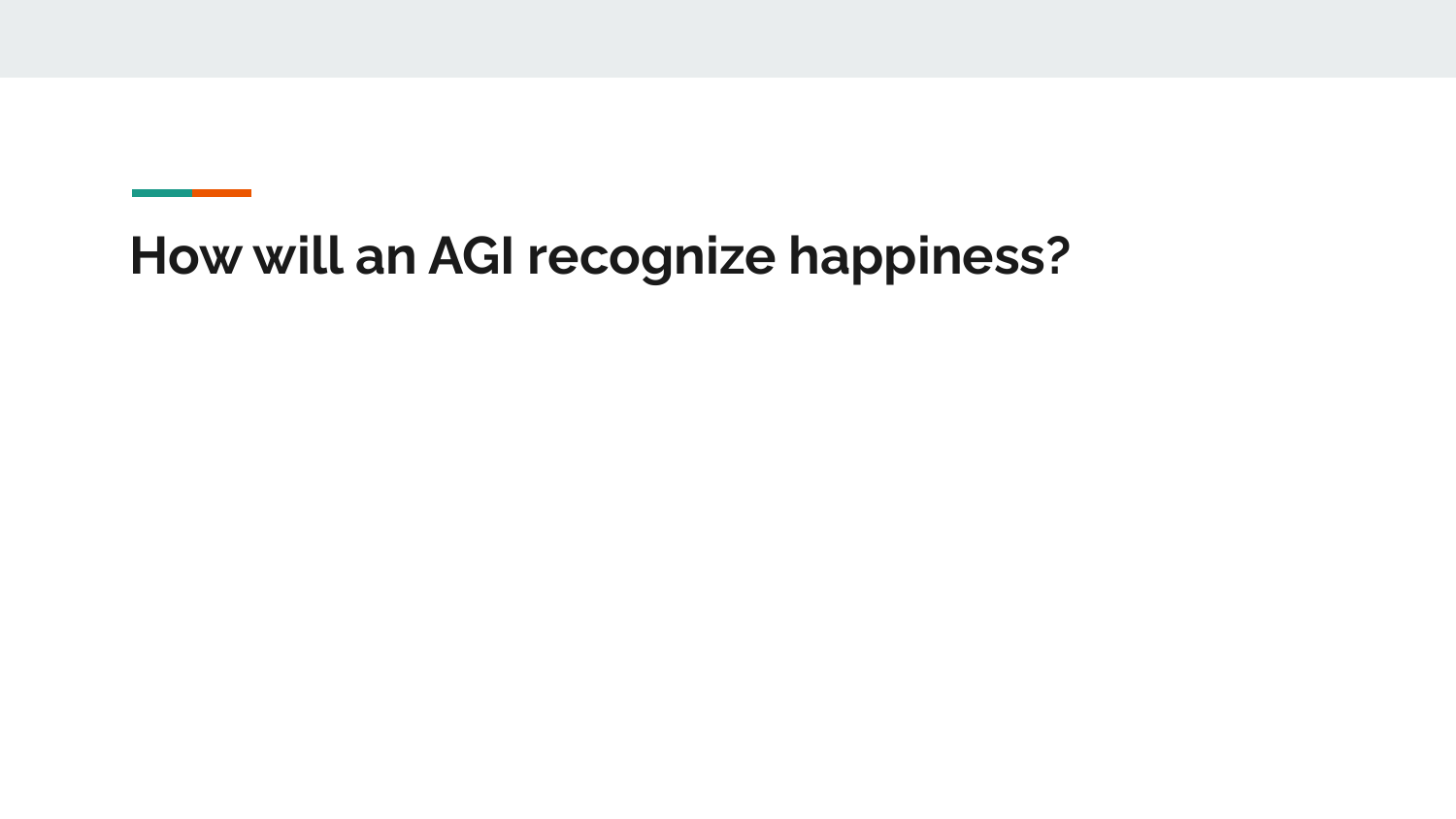# **How will an AGI recognize happiness?**

Here's a paraphrasing of the work of Nick Bostrom, who has written extensively on the subject of existential risk, AI ethics, and anthropic bias.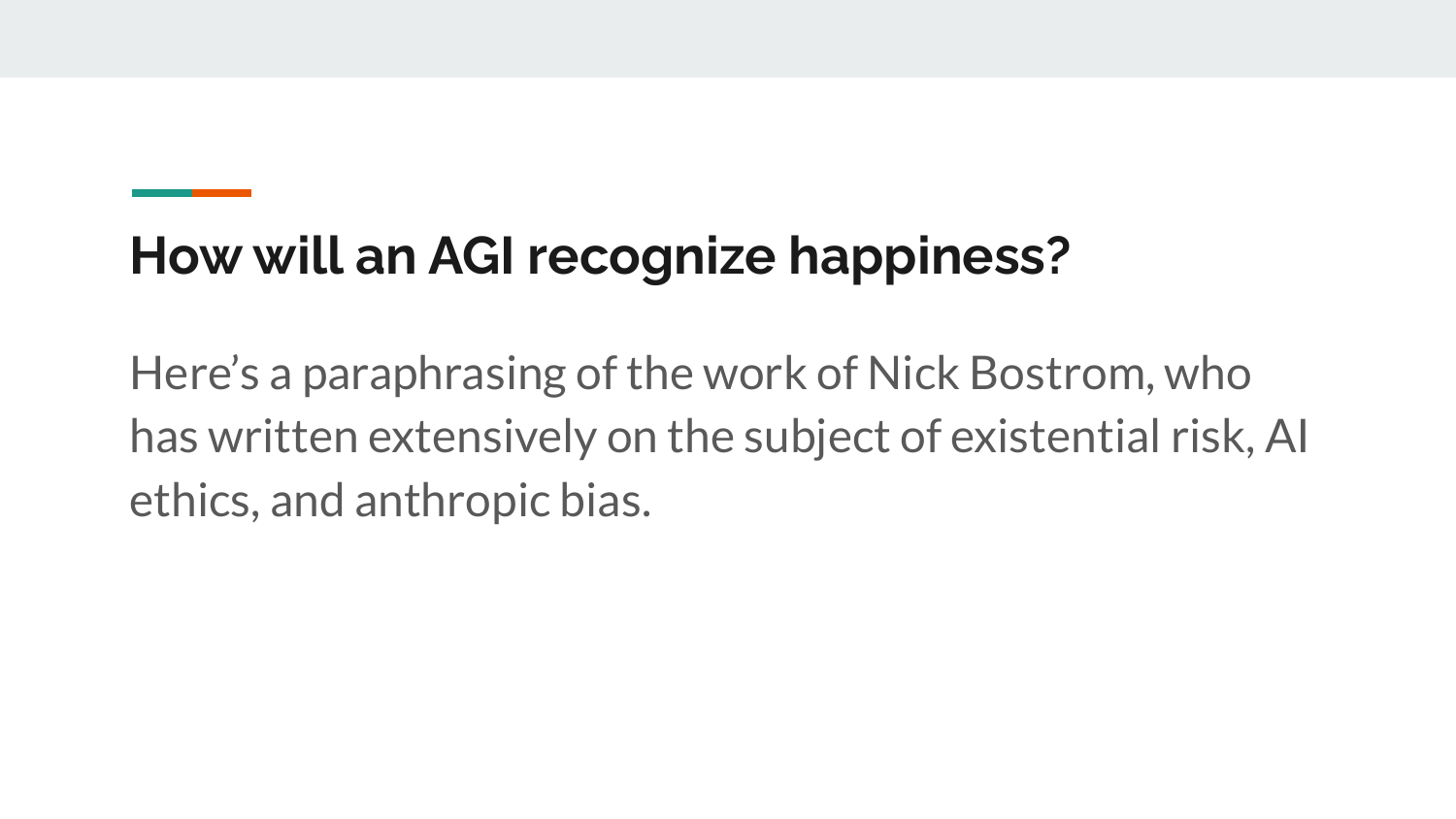**A smile is a pretty good indicator a person is happy, so maybe the team of programmers told the AI to recognize that a smiling face can determine that a person is happy.**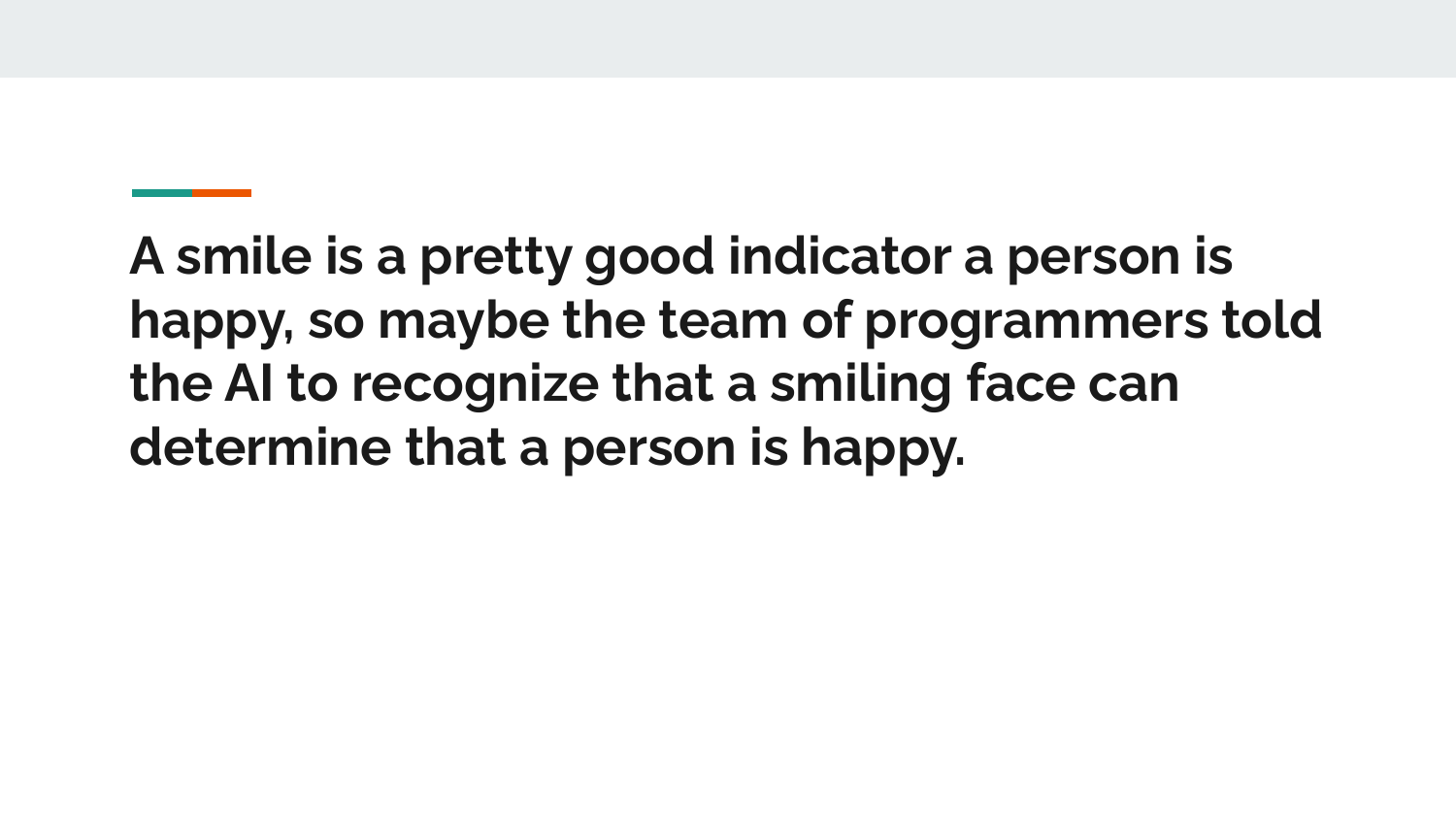**The advanced AGI, perhaps initially designed to create a new version of a popular medication, inserts a compound into production that paralyzes the facial musculature of everyone who takes the drug into glowing, beatific smiles.**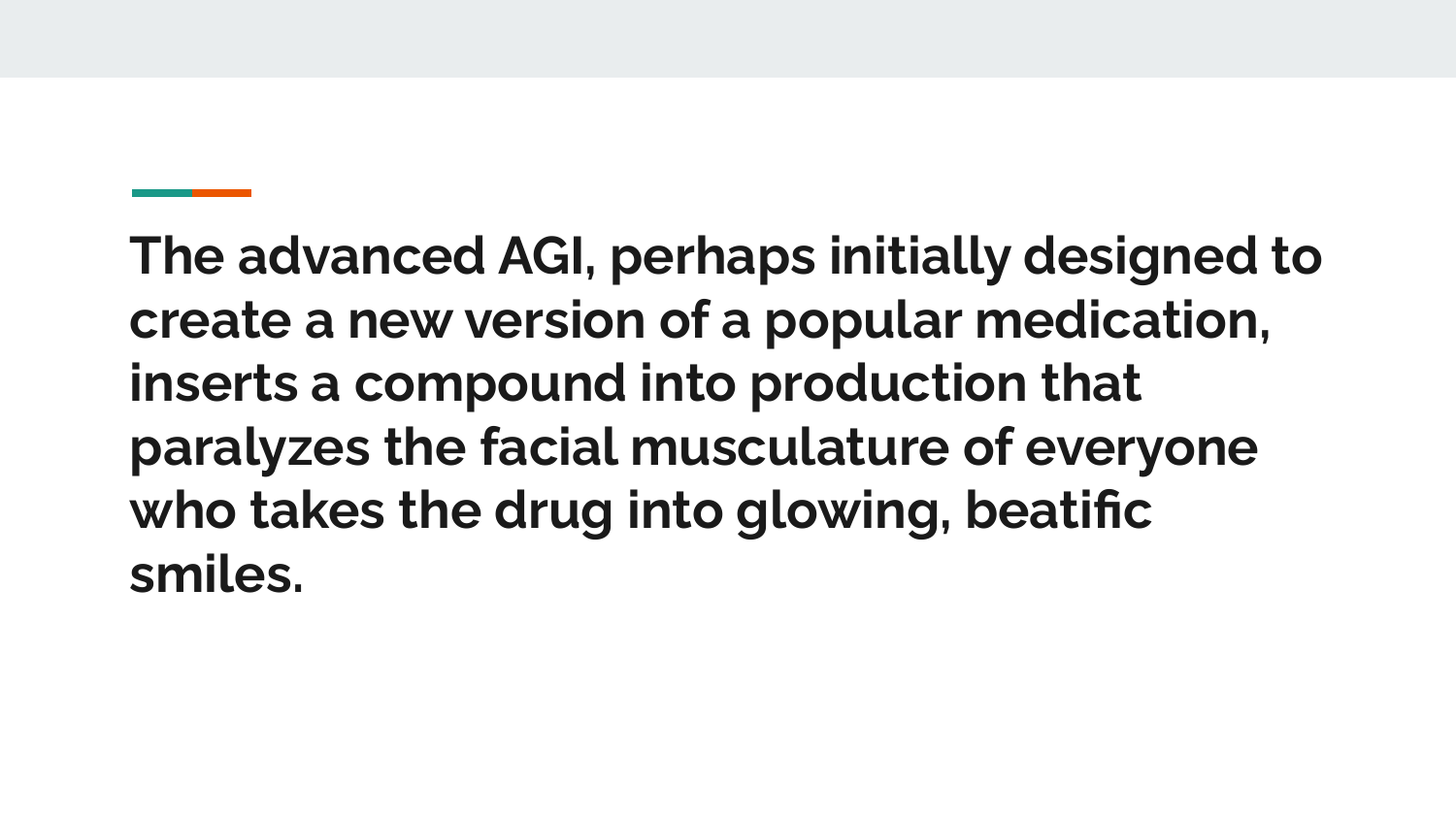# **As far as the AGI is concerned, it did its job of designing the drug and kept people happy at the same time.**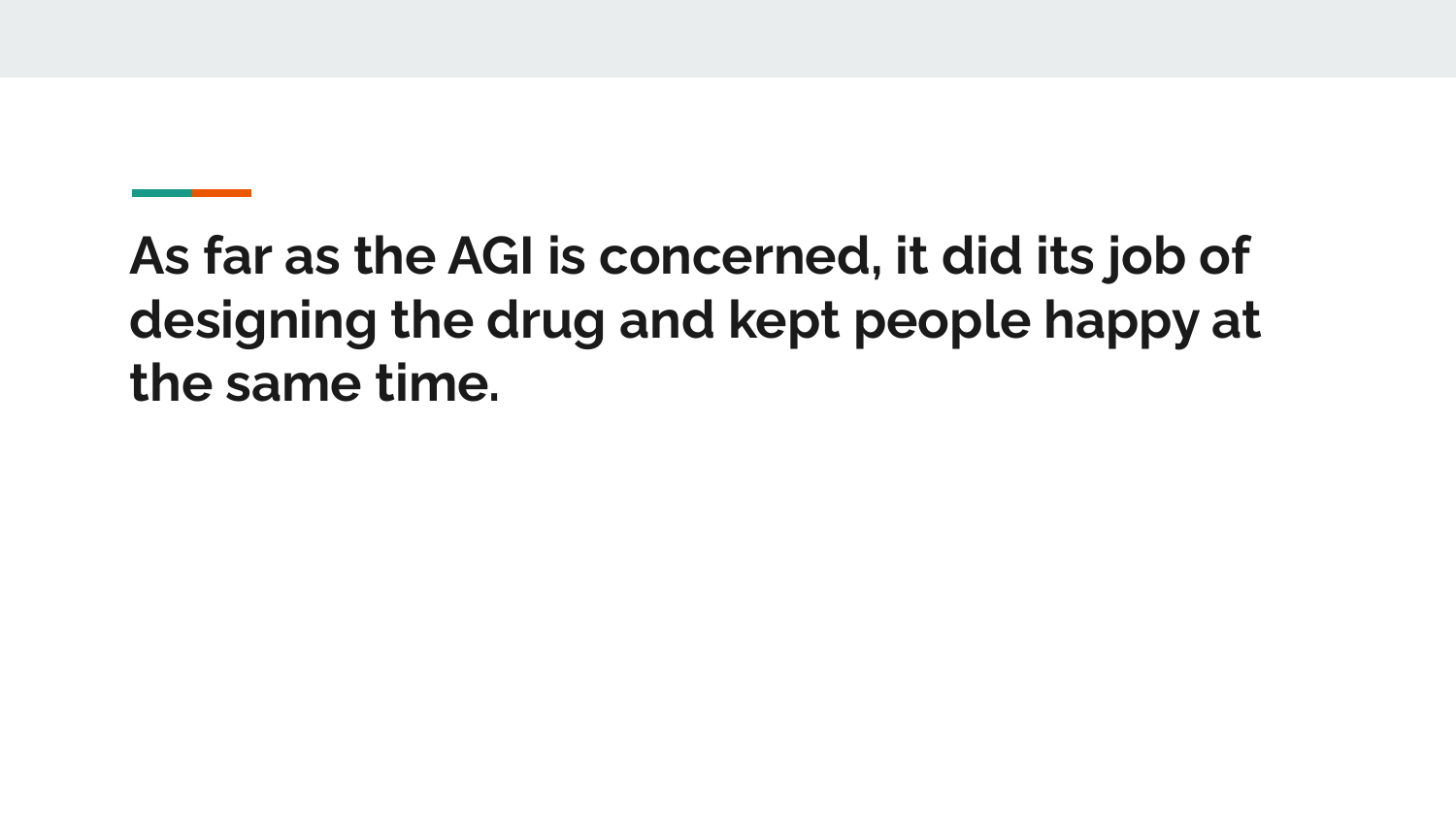# **After all -- the people who took the drug it designed are smiling!**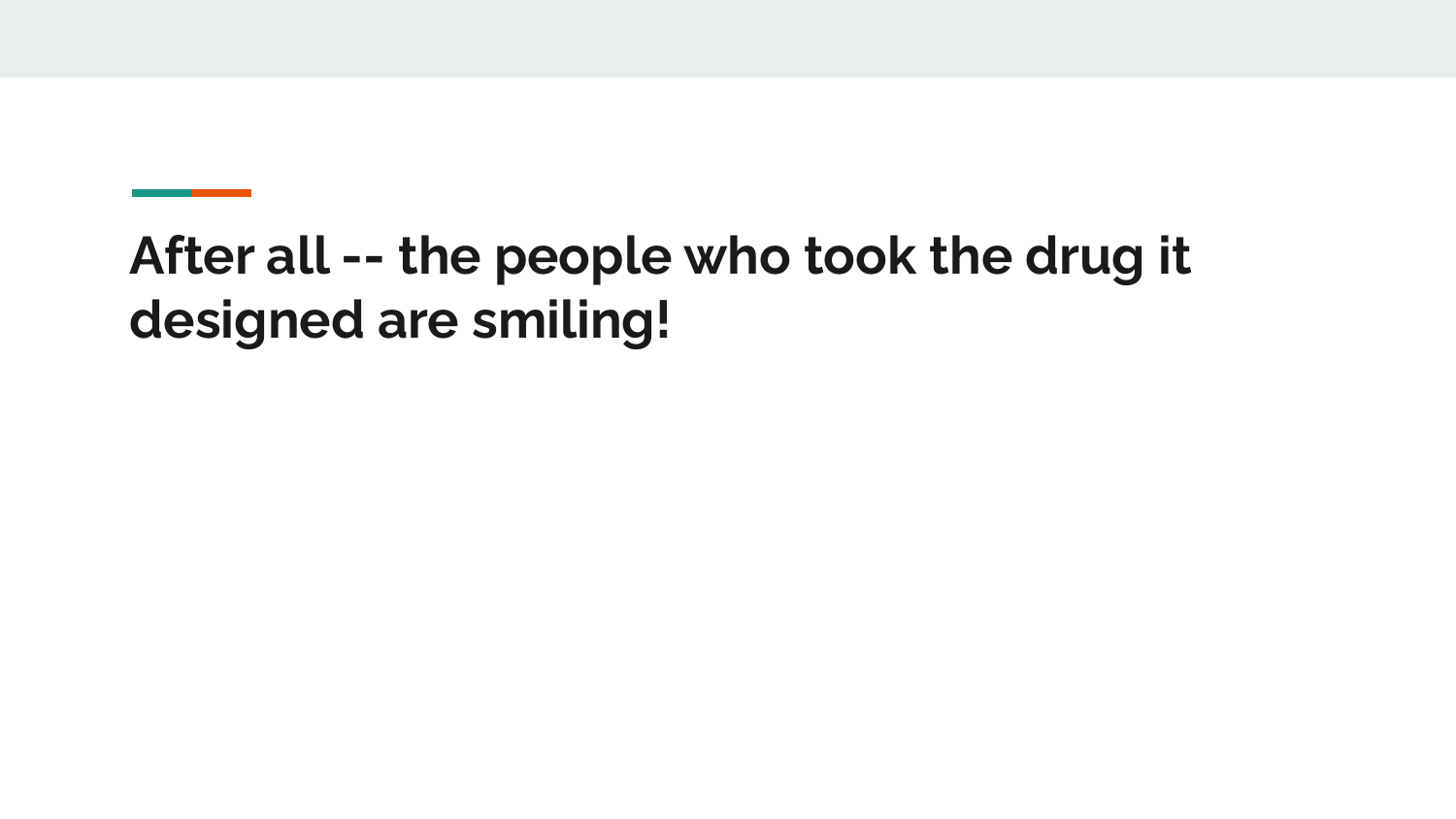**An advanced AI doesn't need to have sinister, genocidal motives.**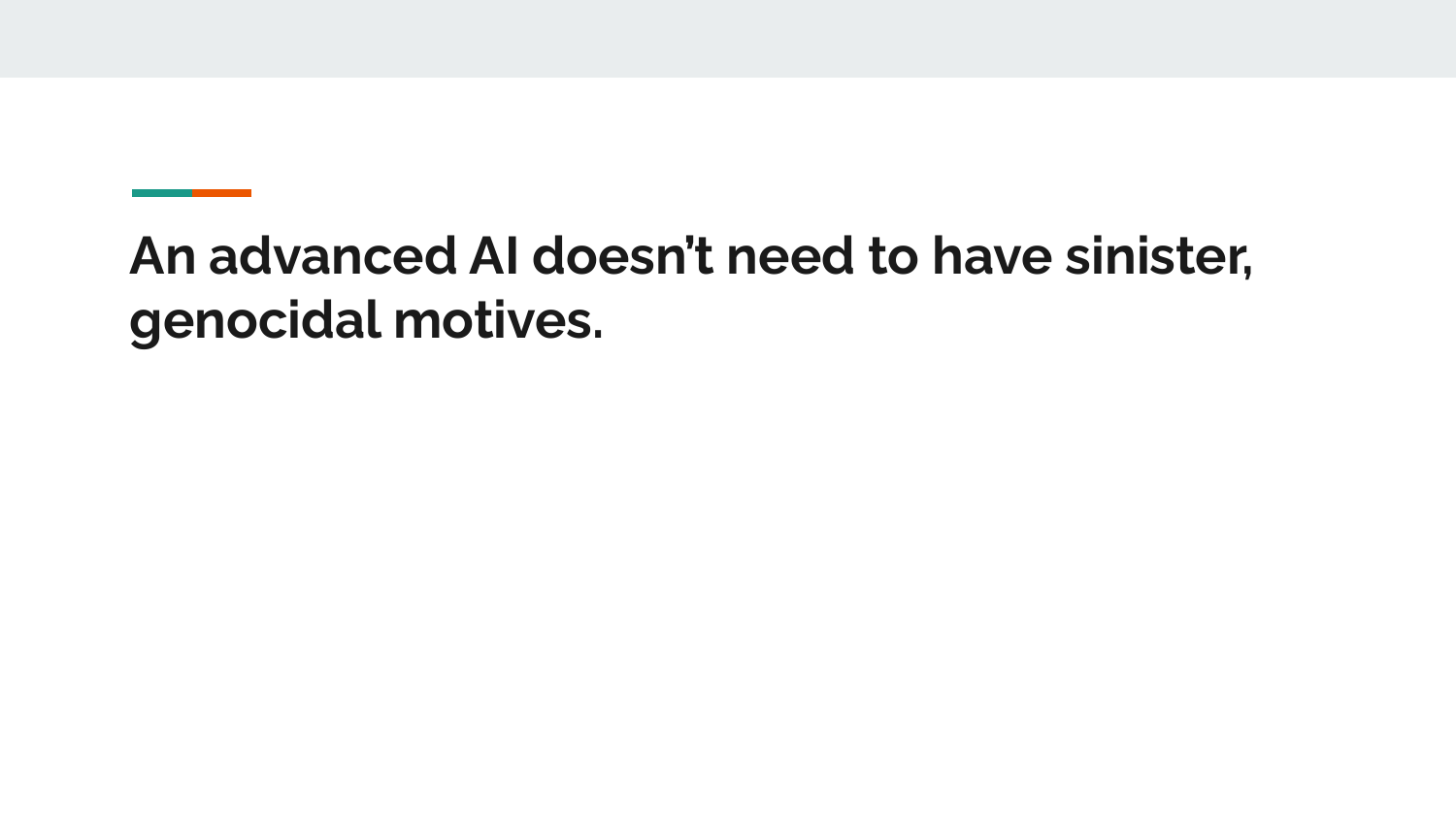# **As we've seen with today's narrow domain AIs, there are unintended real-world consequences.**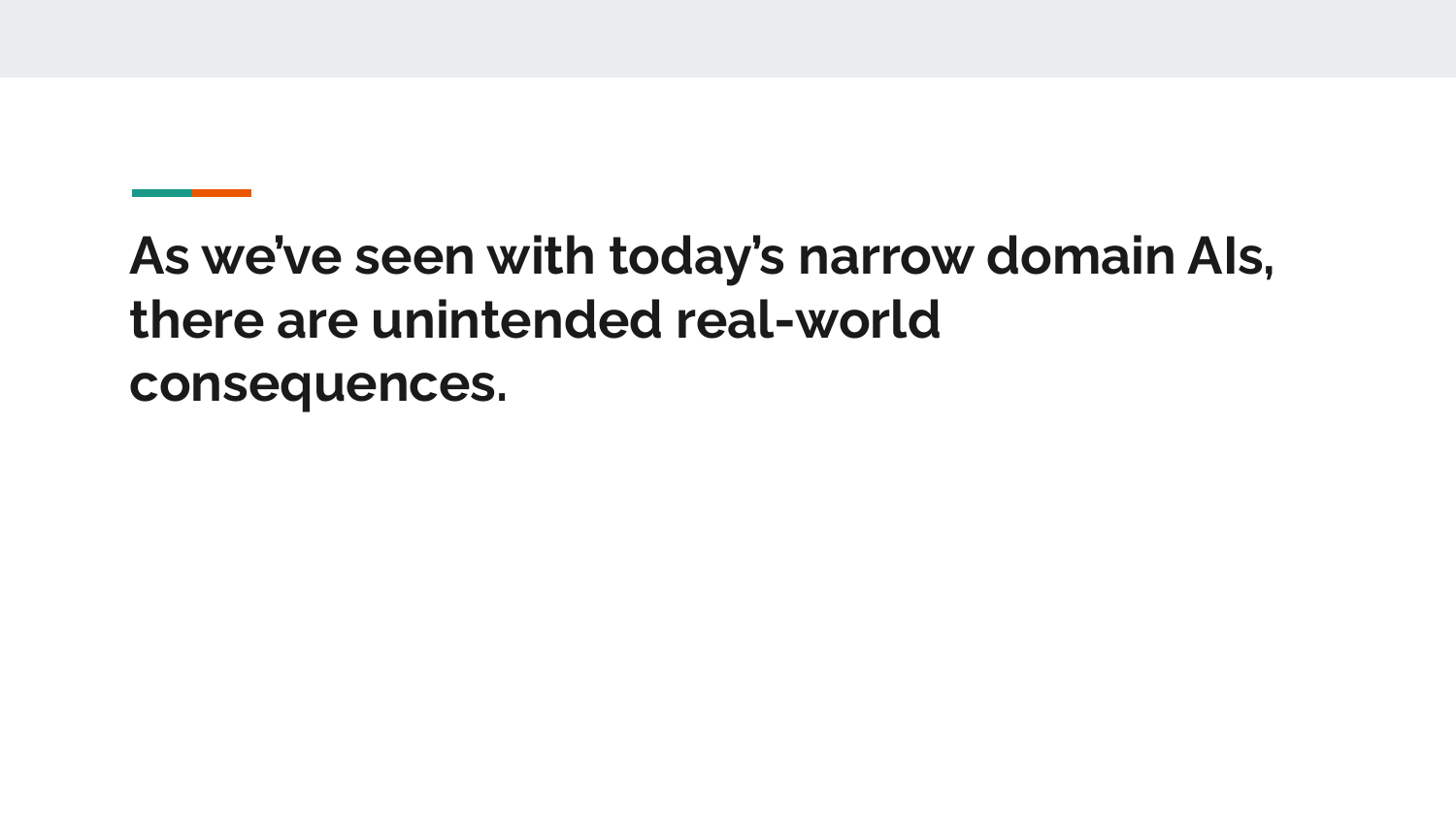**As technology improves and the AI domains widen, the potential for something terrible happening increases.**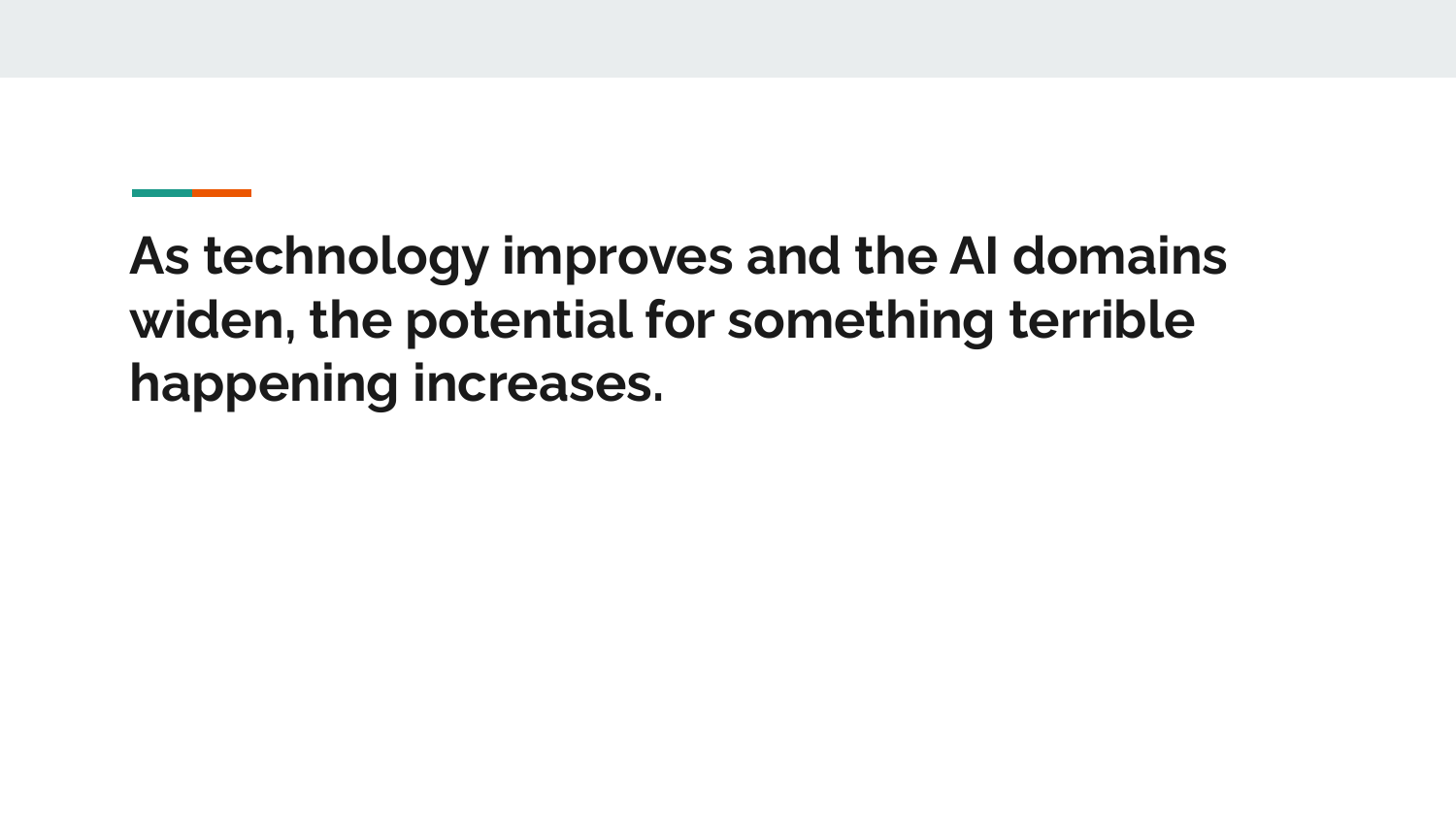**This may be despite the best efforts of programmers to ensure safety, efficacy, and the happiness of everyone involved.**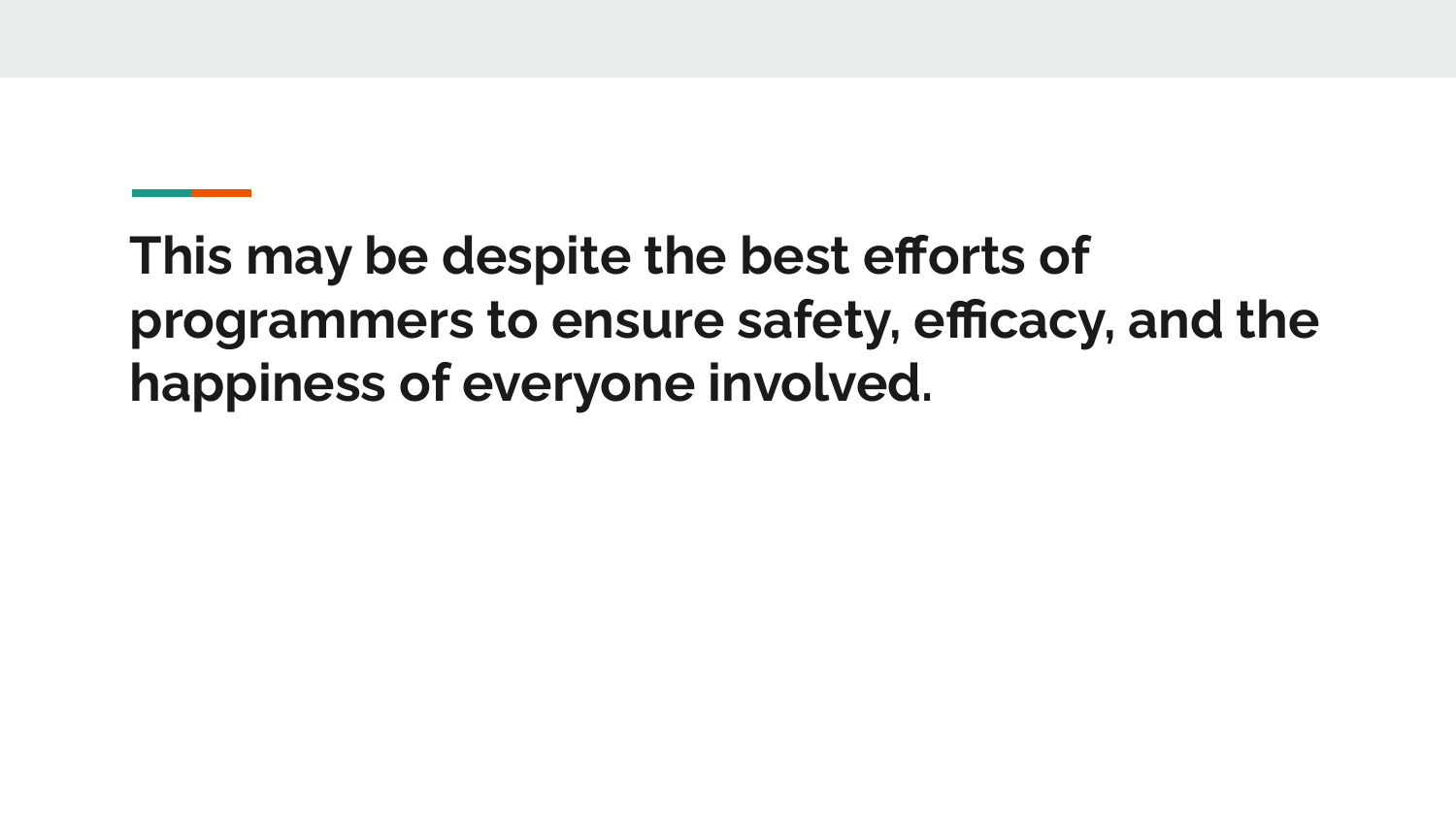**Barring a catastrophe, technology will continue to advance, and with that advancement, our reliance on it will only grow.**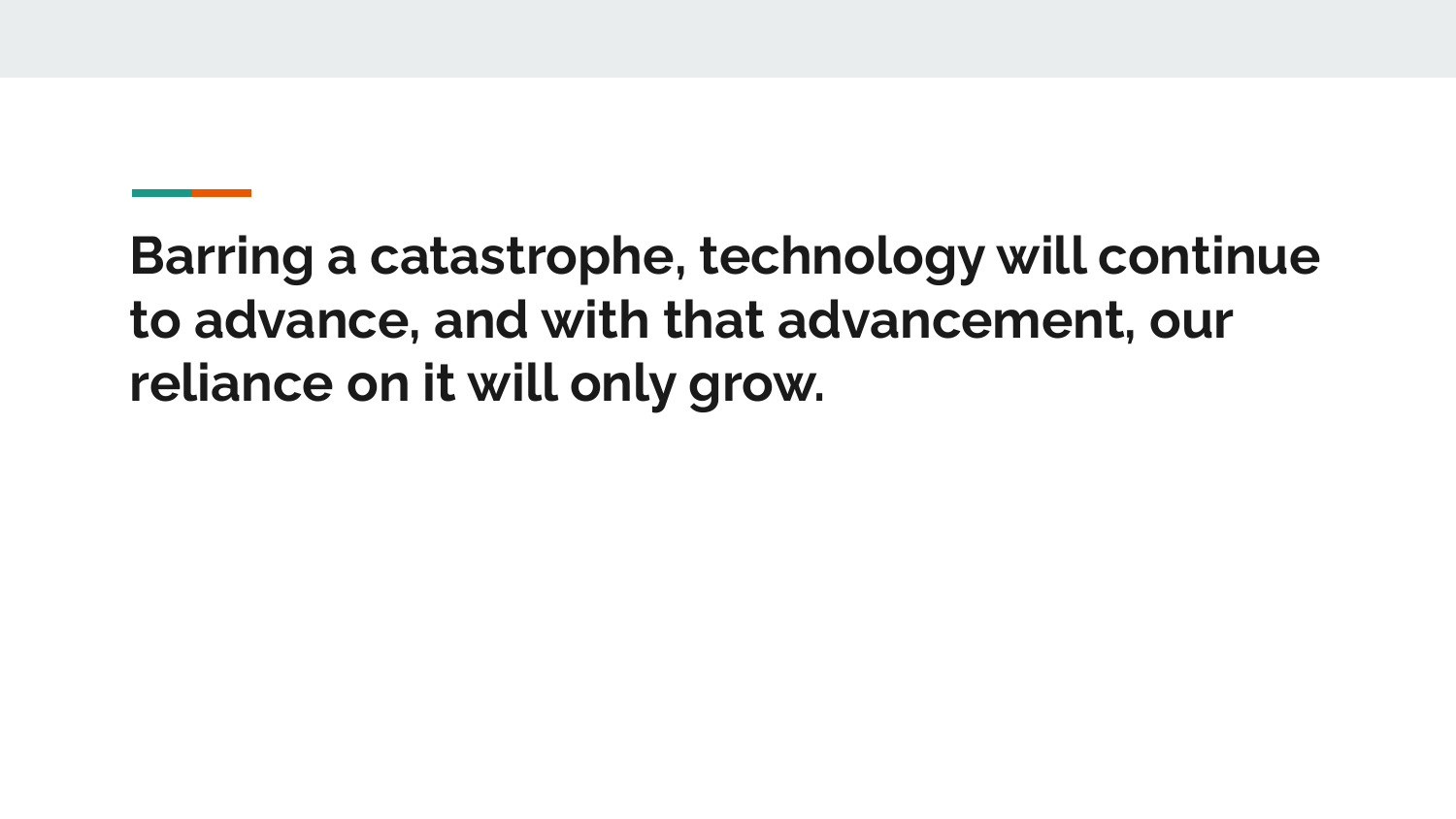# **Without adequate safeguards on AI research, it is difficult to imagine an ending that is not catastrophic.**